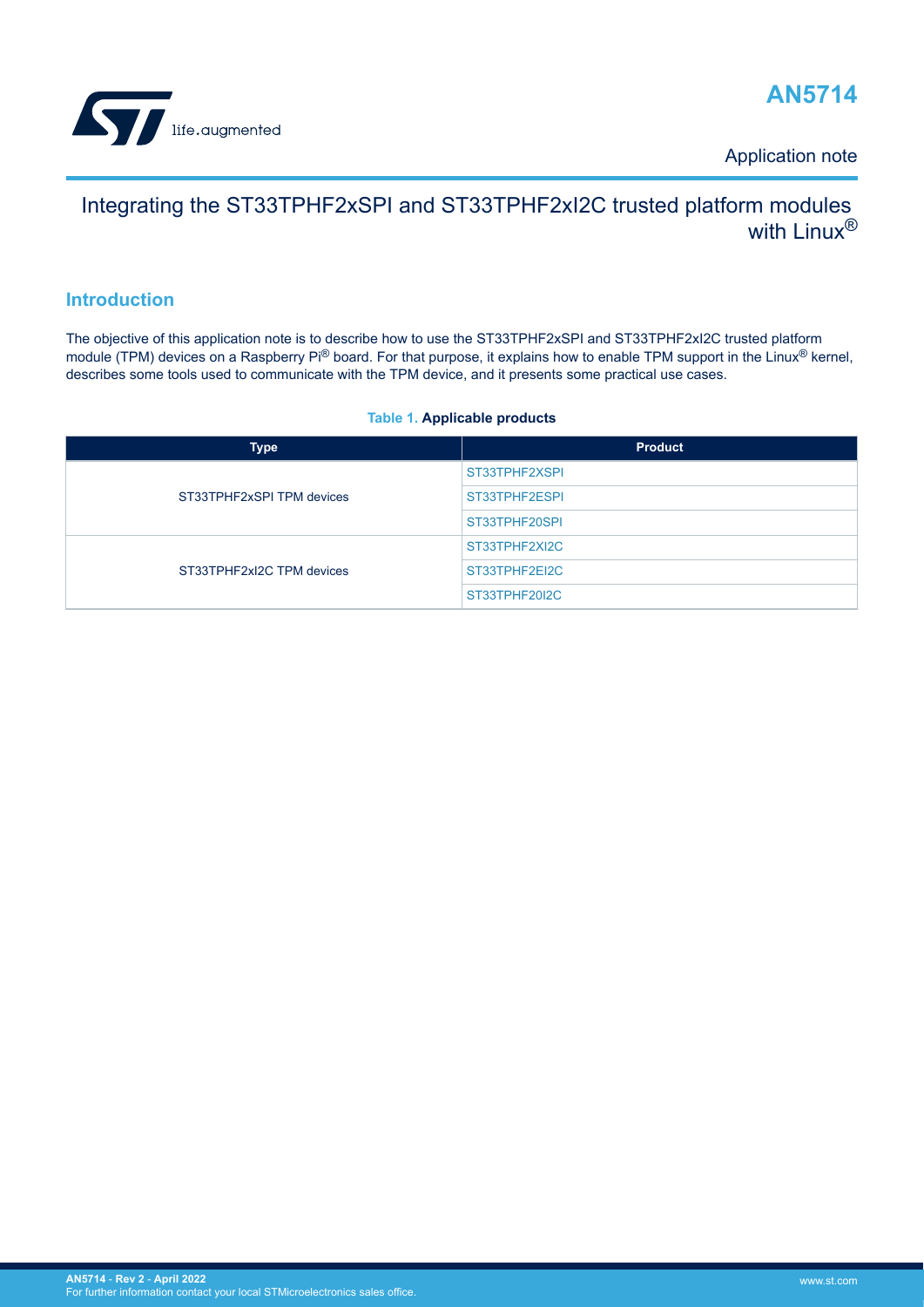<span id="page-1-0"></span>

# **1 Open-source software resources**

The table below lists all the public resources needed to take full advantage of this application note.

## **Table 2. List of open-source software resources**

| <b>Reference</b>         | Open-source software resource                                                                                                                                     |
|--------------------------|-------------------------------------------------------------------------------------------------------------------------------------------------------------------|
| [RPiOS]                  | The latest version of the Raspberry Pi OS, available from https://www.raspberrypi.org                                                                             |
| [WIN32DiskImager]        | WIN32 Disk Imager tool available from https://sourceforge.net                                                                                                     |
| [Etcher]                 | Etcher software available from https://www.balena.io                                                                                                              |
| [RPilmager]              | Raspberry Pi Imager available from https://www.raspberrypi.org                                                                                                    |
| [LinuxKernel]            | Linux kernel adapted for a Raspberry Pi device available from https://github.com/raspberrypi/linux <sup>(1)</sup>                                                 |
| <b>ITCG-TPM-I2C-DRVI</b> | STMicroelectronics patch to add support for the ST33TPHF2xI2C I <sup>2</sup> C products, available from https://<br>qithub.com/STMicroelectronics/TCG-TPM-I2C-DRV |
| [TSS]                    | The TSS available from https://github.com/tpm2-software/tpm2-tss <sup>(1)</sup>                                                                                   |
| [RM]                     | Resource manager (RM) available from https://github.com/tpm2-software/tpm2-abrmd <sup>(1)</sup>                                                                   |
| [TPM2-TSS]               | GitHub repository containing projects for specific use cases: https://github.com/tpm2-software <sup>(1)</sup>                                                     |
| [TPM2-SW]                | Github repository containing the TPM software stacks: https://tpm2-software.github.io <sup>(1)</sup>                                                              |
| [OpenSSL-engine]         | OpenSSL <sup>®</sup> engine project accessible from https://github.com/tpm2-software/tpm2-tss-engine <sup>(1)</sup>                                               |
| [PKCS#11]                | PKCS#11 project available from https://github.com/tpm2-software/tpm2-pkcs11 <sup>(1)</sup>                                                                        |
| [TPM2.0 tools]           | Set of executable files to run TPM commands: https://github.com/tpm2-software/tpm2-tools <sup>(1)</sup>                                                           |

*1. This URL belongs to a third party. It is active at document publication, however, STMicroelectronics shall not be liable for any change, move or inactivation of the URL or the referenced material.*

## **Table 3. Compliant open-source references**

| Reference      |       | <b>Version</b> |
|----------------|-------|----------------|
| [LinuxKernel]  | 5.4   | 5.10           |
| [TPM2-TSS]     | 3.0.3 | 3.1.0          |
| [TPM2.0 tools] | 5.0   | 5.2            |

*Note: This is a non-exhaustive list of open source package versions compliant with this application note.*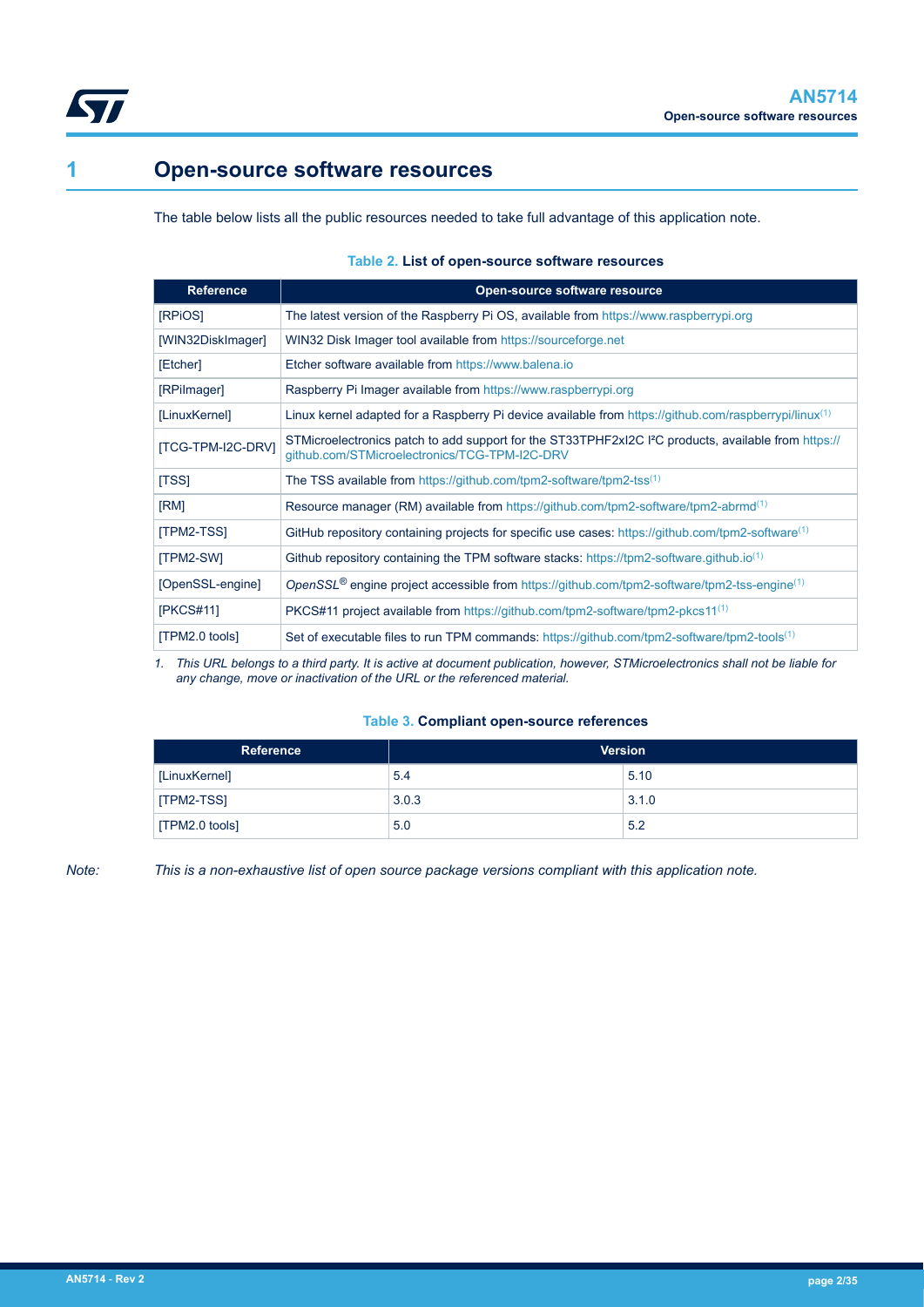# **2 Raspberry Pi®**

<span id="page-2-0"></span>ST

A Raspberry Pi is a miniature computer that can be used to learn programming. The Raspberry Pi is fitted with:

- an HDMI® port to connect an appropriate display
- four USB ports to connect a mouse, a keyboard, and any other device.

In February 2016, the third generation Raspberry Pi (the Raspberry Pi 3 Model B, illustrated below) replaced the Raspberry Pi 2 Model B. In addition to the functionality implemented in the Raspberry Pi 2 (such as the 4 USB ports, 1 Gbyte of RAM and the ethernet port), the Raspberry Pi 3 Model B implements Bluetooth® 4.1. It has the same form factor as the previous Pi 2 (and Pi 1 Model B+), and has complete backward compatibility with Raspberry Pi 1 and 2.



**Figure 1. Raspberry Pi 3 model B**

The Raspberry Pi 4 Model B (depicted below) was released in 2019. Its main improvements over the Raspberry Pi 3 Model B are:

- Increased RAM capacity support: 2, 4, or 8 Gbytes
- Two USB-3 ports and two USB-2 ports, instead of four USB-2 ports.
- Dual display support, using two micro-HDMI ports.



## **Figure 2. Raspberry Pi 4 model B**

Each Raspberry Pi has a 40-pin connector. The pin description is the same across Raspberry Pi models.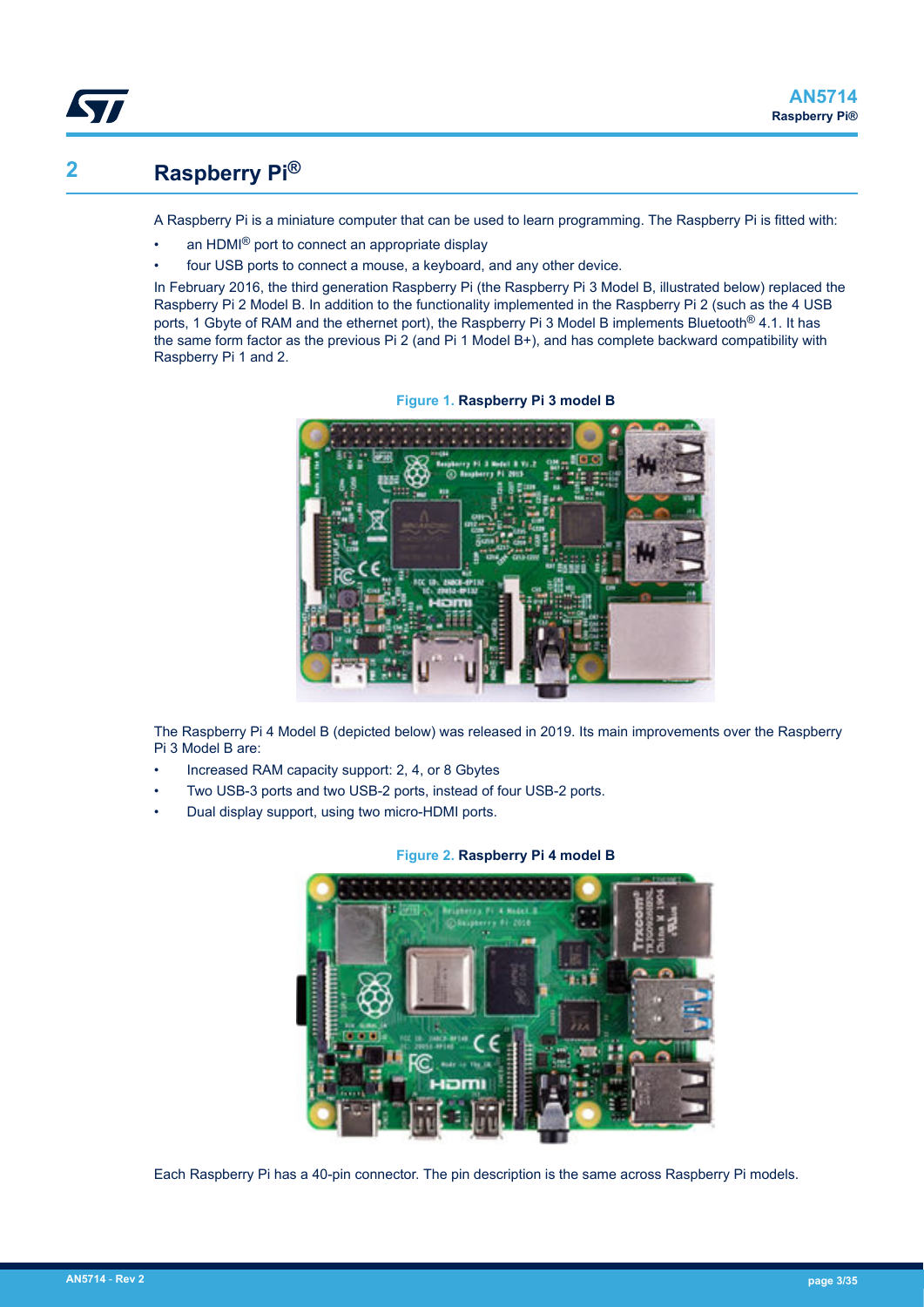## <span id="page-3-0"></span>**3 STPM4RasPI connector board**

#### The [STPM4RasPI](https://www.st.com/en/product/stpm4raspi?ecmp=tt9470_gl_link_feb2019&rt=an&id=AN5714) board is a daughterboard used to connect a TPM device to a Raspberry Pi.

A TPM is a widely used, standardized solution that acts as the corner stone of personal computer and server security. ST TPM devices are a perfect fit for ecosystems built on Windows® and Linux® operating systems. Certified by the CC and compliant with FIPS 140-2, all ST TPM products meet security and regulatory requirements. The ST product portfolio is qualified for consumer, industrial and automotive applications.

The TPM can be used to store cryptographic keys, platform measurements and other sensitive data. Moreover, it can serve as a hardware random number generator or a cryptographic accelerator. Hereafter, only hardware TPM devices are discussed.

The TPM communicates with the host system via an SPI or an I<sup>2</sup>C bus. It acts as a slave on the bus, meaning it can only report to the platform, and cannot request an action to be taken.

The host system sends commands to the TPM via byte streams on the SPI or I²C bus. These commands sometimes require authorizations to ensure that only authorized users access sensitive resources.

The [STPM4RasPI](https://www.st.com/en/product/stpm4raspi?ecmp=tt9470_gl_link_feb2019&rt=an&id=AN5714) board includes a soldered ST33TPHF2xSPI or ST33TPHF2xI2C product. For more information, refer to the respective data briefs on the ST website.

The ST33TPHF2xSPI and ST33TPHF2xI2C TPM products have an Arm® core.

# arm

*Note: Arm is a registered trademark of Arm Limited (or its subsidiaries) in the US and/or elsewhere.* Refer to the [STPM4RasPI](https://www.st.com/en/product/stpm4raspi?ecmp=tt9470_gl_link_feb2019&rt=an&id=AN5714) data brief available from the [st.com](https://www.st.com/) website for the pin description of the [STPM4RasPI](https://www.st.com/en/product/stpm4raspi?ecmp=tt9470_gl_link_feb2019&rt=an&id=AN5714) board.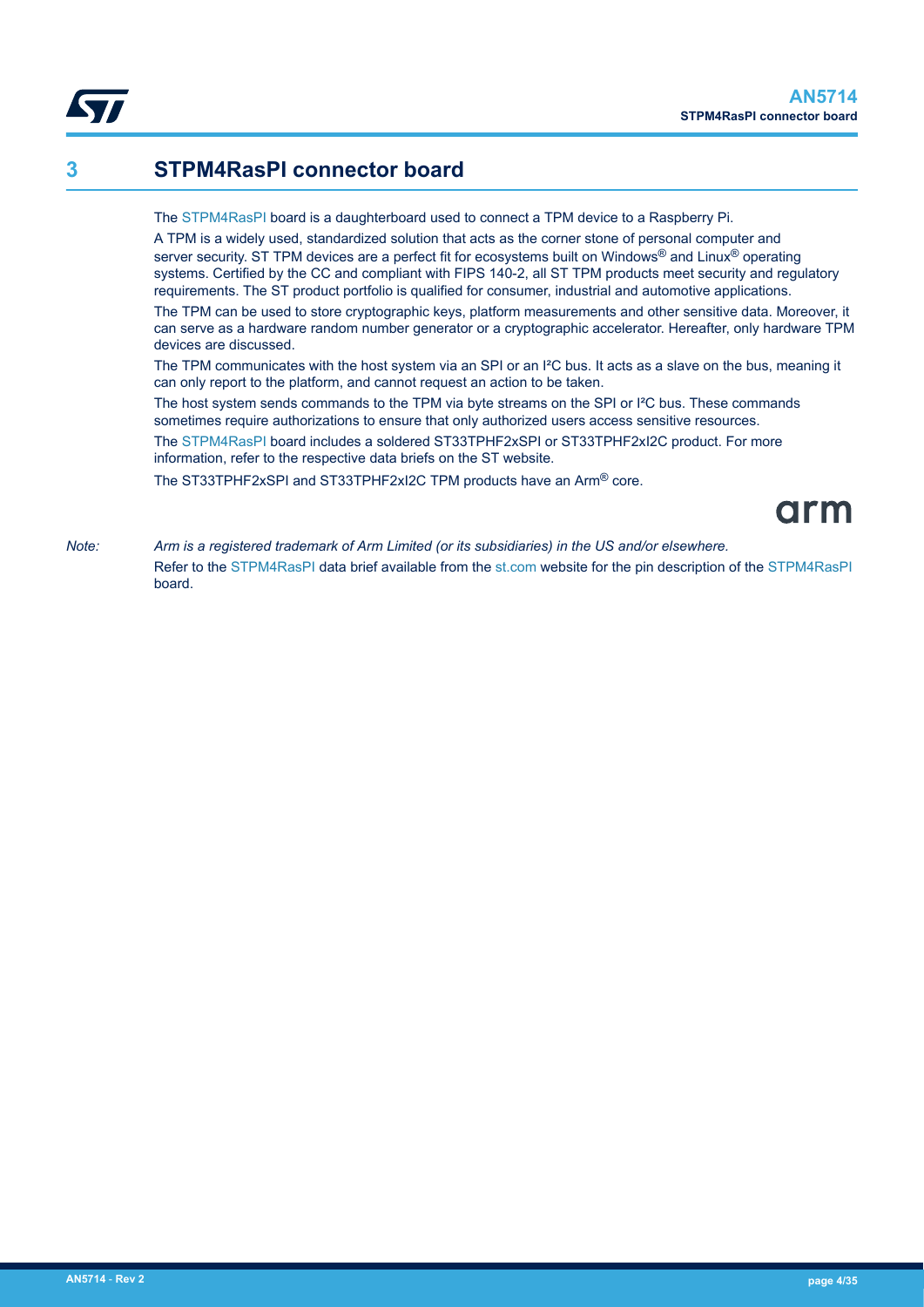## <span id="page-4-0"></span>**4 Raspberry Pi setup**

## **4.1 Raspberry Pi OS**

The Raspberry Pi operating system (OS), formerly called Raspbian, is based on a Linux® Debian® OS. Download the latest version of the Raspberry Pi OS from the Raspberry Pi website (see [\[RPiOS\]](#page-1-0)). For this tutorial, the recommended image is "Raspberry Pi OS with desktop".

Use a disk imaging tool, such as Etcher or WIN32 Disk Imager, to flash the image onto an SD card. The image is slightly smaller than 4 Gbytes, it is recommended to use an 8 Gbytes or above SD card, to allow for more application memory space.

See [\[WIN32DiskImager\]](#page-1-0) for the link to download the WIN32 Disk Imager tool.

See [\[Etcher\]](#page-1-0) for the link to download Etcher.

Raspberry Pi also provides a disk imaging tool named the Raspberry Pi Imager, see [\[RPiImager\].](#page-1-0)

With any of the above tools, simply select the OS image to be copied and the storage location to write to, and press the button to launch the disk imaging process. For instance, with the Raspberry Pi disk imager:



The WIN32 disk imager has the additional functionality, to read from a disk.This means that the disk data is saved as an image file. It is useful to back up the current Raspberry Pi image.

*Note: Debian is a registered trademark owned by Software in the Public Interest, Inc.*

## **4.2 Hardware setup**

After flashing the SD card, insert it into the SD card slot of the Raspberry Pi device. Then connect the computer screen to the Raspberry Pi device via HDMI, and a keyboard and mouse via the USB ports.

Finally, connect the Raspberry Pi power source.

*Note: Use the power supply provided with the Raspberry Pi.*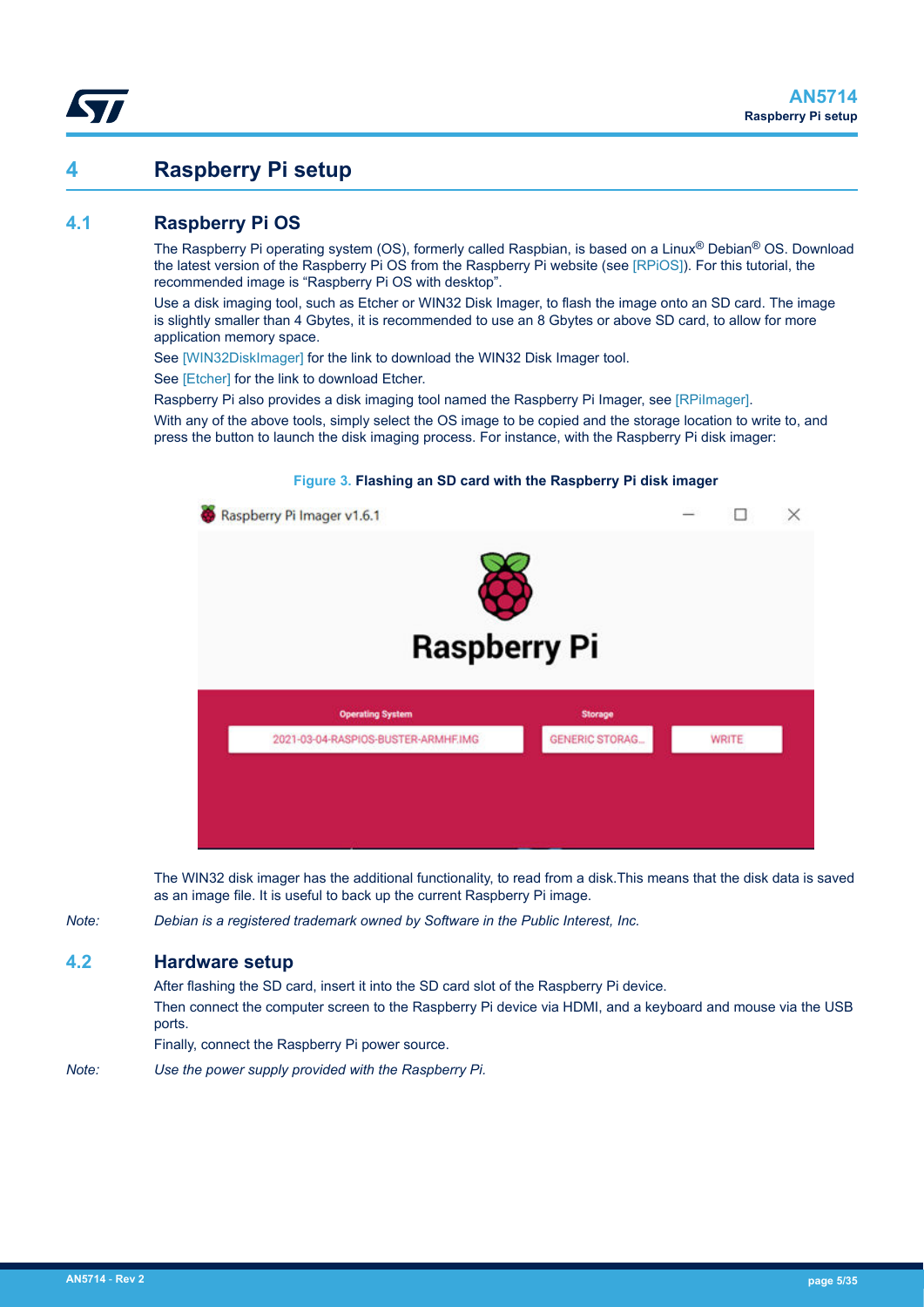<span id="page-5-0"></span>

After the first boot, the home screen appears as shown below:



**Figure 4. Home screen**

Follow the configuration steps to finalize the configuration of your Raspberry Pi device.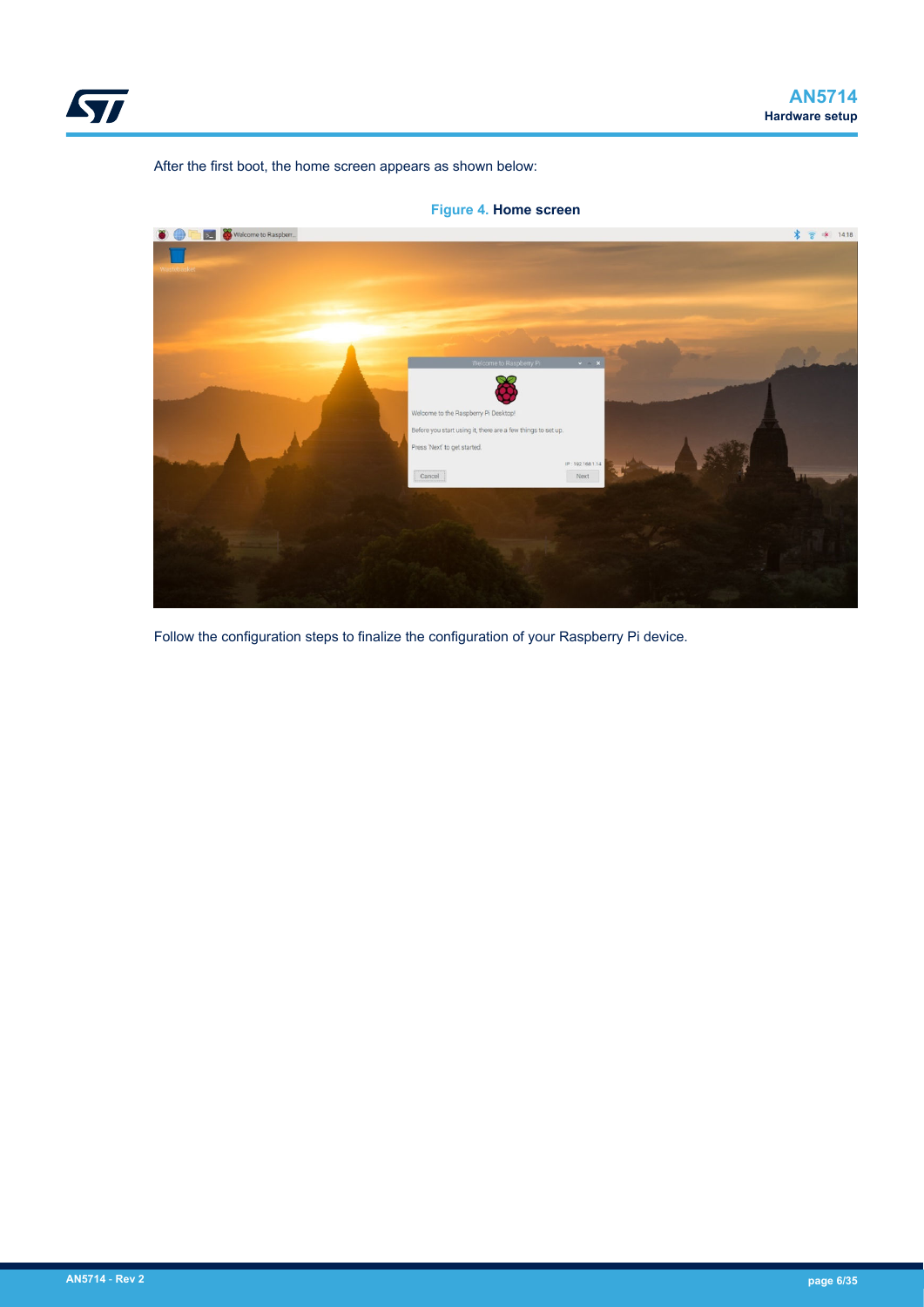<span id="page-6-0"></span>

## **5 Enabling TPM support in the Linux kernel**

To allow the Raspberry Pi host system to communicate with the TPM device, TPM support must be activated in the Linux kernel. The safest way to do this is to download, compile and install a new Linux kernel.

## **5.1 SPI/I2C activation**

Navigate to [**Menu**]>[**Preferences**]>[**Raspberry Pi Configuration**] and activate I²C and/or SPI in the **Interfaces** item. This corresponds to the communication buses that are used to communicate with the ST33TPHF2xSPI and ST33TPHF2xI2C devices.

## **5.2 Downloading the Linux kernel**

The Linux kernel, adapted for a Raspberry Pi device, is available on the GitHub website (see [\[LinuxKernel\]](#page-1-0)). The stable Linux kernel version 5.4 is used in this tutorial.

The Linux kernel supports an SPI TPM device driver since version 4.8. To use an STMicroelectronics **SPI** TPM device, the kernel version must therefore be greater than 4.8, or the SPI TPM driver must be ported.

To use the STMicroelectronics **I²C** TPM, the 5.4 Linux kernel must be used, in order to use the STM patch specifically designed to create an adapted I²C TPM driver.

To download the 5.4 Linux kernel, use the following Linux terminal commands:

- # sudo apt install bc
- cd /home/pi/Downloads

# git clone -b rpi-5.4.y --depth=1 https://github.com/raspberrypi/linux<sup>[\(1\)](#page-1-0)</sup>

In this case, the selected working directory is /home/pi/Downloads, use any convenient directory.

## **5.3 Enabling TPM support**

#### **5.3.1 Drivers**

In the downloaded Linux files, the source codes of the TPM drivers are located in the linux/drivers/char/tp m directory.

This directory contains the source file of a generic driver for SPI TPM devices, called  $tpm\_tis\_spin.c$ , that is used with the ST33TPHF2xSPI products [\(ST33TPHF2XSPI,](https://www.st.com/en/product/st33tphf2xspi?ecmp=tt9470_gl_link_feb2019&rt=an&id=AN5714) [ST33TPHF2ESPI](https://www.st.com/en/product/st33tphf2espi?ecmp=tt9470_gl_link_feb2019&rt=an&id=AN5714) and [ST33TPHF20SPI\)](https://www.st.com/en/product/st33tphf20spi?ecmp=tt9470_gl_link_feb2019&rt=an&id=AN5714).

There is also a driver source code for the STMicroelectronics [ST33TPM12SPI](https://www.st.com/en/product/ST33TPM12SPI?ecmp=tt9470_gl_link_feb2019&rt=an&id=AN5714) and [ST33TPM12I2C](https://www.st.com/en/product/st33tpm12i2c?ecmp=tt9470_gl_link_feb2019&rt=an&id=AN5714) legacy TPM 1.2 products, available in the st33zp24 directory.

STMicroelectronics provides a patch to add support for the ST33TPHF2xI2C I<sup>2</sup>C products [\(ST33TPHF2XI2C](https://www.st.com/en/product/st33tphf2xi2c?ecmp=tt9470_gl_link_feb2019&rt=an&id=AN5714), [ST33TPHF2EI2C](https://www.st.com/en/product/st33tphf2ei2c?ecmp=tt9470_gl_link_feb2019&rt=an&id=AN5714) and [ST33TPHF20I2C](https://www.st.com/en/product/st33tphf20i2c?ecmp=tt9470_gl_link_feb2019&rt=an&id=AN5714)), and to optimize the SPI driver. See [\[TCG-TPM-I2C-DRV\]](#page-1-0) for the link to download this patch.

To apply the patch, copy and paste it into the /home/pi/Downloads/linux/drivers/char directory. Then run the following commands from a terminal:

```
# cd /home/pi/Downloads/linux/drivers/char
# patch -b -p0 < patchTPMv_5_4_2.patch
```
This generates the tpm\_tis\_i2c.c file, which is the STMicroelectronics I<sup>2</sup>C TPM driver source code.

## **5.3.2 Device tree**

The hardware present in the Raspberry Pi device uses the Raspberry Pi device tree, which allows the description of onboard features and also external hardware.

As the TPM is an external hardware element, it must be added to the device tree for the system to correctly take it into account.

The linux/arch/arm/boot/dts directory contains the device tree description files, which are compiled into DTB (device tree blob) files that are used at each boot of the Raspberry Pi device.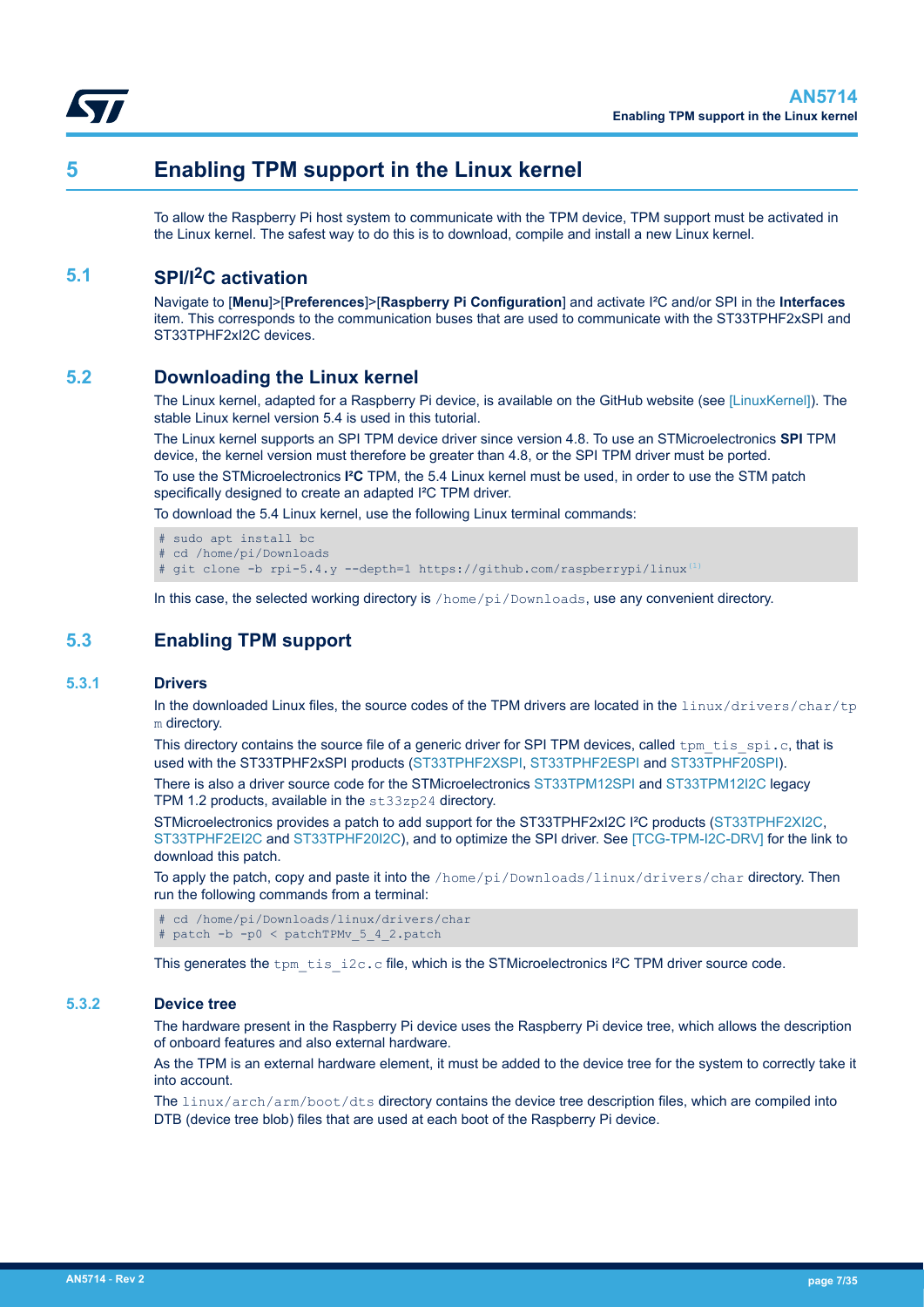<span id="page-7-0"></span>

First of all, find the correct *dts* file for the board. For an Raspberry Pi board, the file has the following format: bcm2 7xx-{name-of-board}.dts. Some examples:

- **Raspberry Pi 3B**: bcm2710-rpi-3-b.dts
- **Raspberry Pi 3B+**: bcm2710-rpi-3-b-plus.dts
- **Raspberry Pi 4B**: bcm2711-rpi-4-b.dts

After locating the correct *dts* file for the board, edit it as indicated in the following tables.

#### **Table 4. Editing the** *dts* **file for an SPI TPM device**

| Replace                                                                                                                                                                          | By                                                                                                                                                                                                                   |
|----------------------------------------------------------------------------------------------------------------------------------------------------------------------------------|----------------------------------------------------------------------------------------------------------------------------------------------------------------------------------------------------------------------|
| spidev0: spidev@0{<br>$compatible = "spidev";$<br>$req = <0>;$ /* CEO */<br>#address-cells = $\langle 1 \rangle$ ;<br>$#size-cells = <0>$ ;<br>$spin-max-frequency = <500000>$ ; | st33htpm0: st33htpm@0{<br>$compatible = "st, st33htpm-spi";$<br>req = $\langle 0 \rangle$ ;<br>$#address-cells = <1>$ ;<br>$#size-cells = <0>$ ;<br>$spin-max-frequency = <33000000>$ ;<br>status = $"okay";$<br>∤ ; |

#### **Table 5. Editing the** *dts* **file for an I²C TPM device**

| <b>Replace</b>                                                                                                               | By                                                                                                                                                                                                                           |
|------------------------------------------------------------------------------------------------------------------------------|------------------------------------------------------------------------------------------------------------------------------------------------------------------------------------------------------------------------------|
| $&\text{i2c1}$ {<br>$pinctr1-names = "default";$<br>$pinctrl-0 = \&il2cl pins>;$<br>$clock-frequency = <100000>$ ;<br>$\}$ ; | $&12c1$ {<br>$pinctr1-names = "default";$<br>$pinctrl-0 = \&i2c1 pins>;$<br>$clock-frequency = <400000$ ;<br>st33htpi: st33htpi@0{<br>compatible = $"st, st33htpm-i2c";$<br>$req = <0x2E$ ;<br>status = $"okay";$<br>$\cdot$ |

#### **5.3.3 Linux kernel configuration**

The last file that needs modifying is the Linux kernel configuration file, which contains the list of kernel options that the user can activate or deactivate. In this file, the TPM options must be activated.

The linux/arch/arm/configs directory contains the configuration files for the different Raspberry Pi devices. The file to edit depends on the version of the Raspberry Pi board as indicated in the table below.

## **Table 6. Configuration file to edit according to Raspberry Pi board**

| <b>Raspberry Pi board</b>     | <b>Configuration file to edit</b> |
|-------------------------------|-----------------------------------|
| <b>Raspberry Pi version 1</b> | bcmrpi defconfiq                  |
| Raspberry Pi version 2 or 3   | bcm2709 defconfig                 |
| <b>Raspberry Pi version 4</b> | bcm2711 defconfig                 |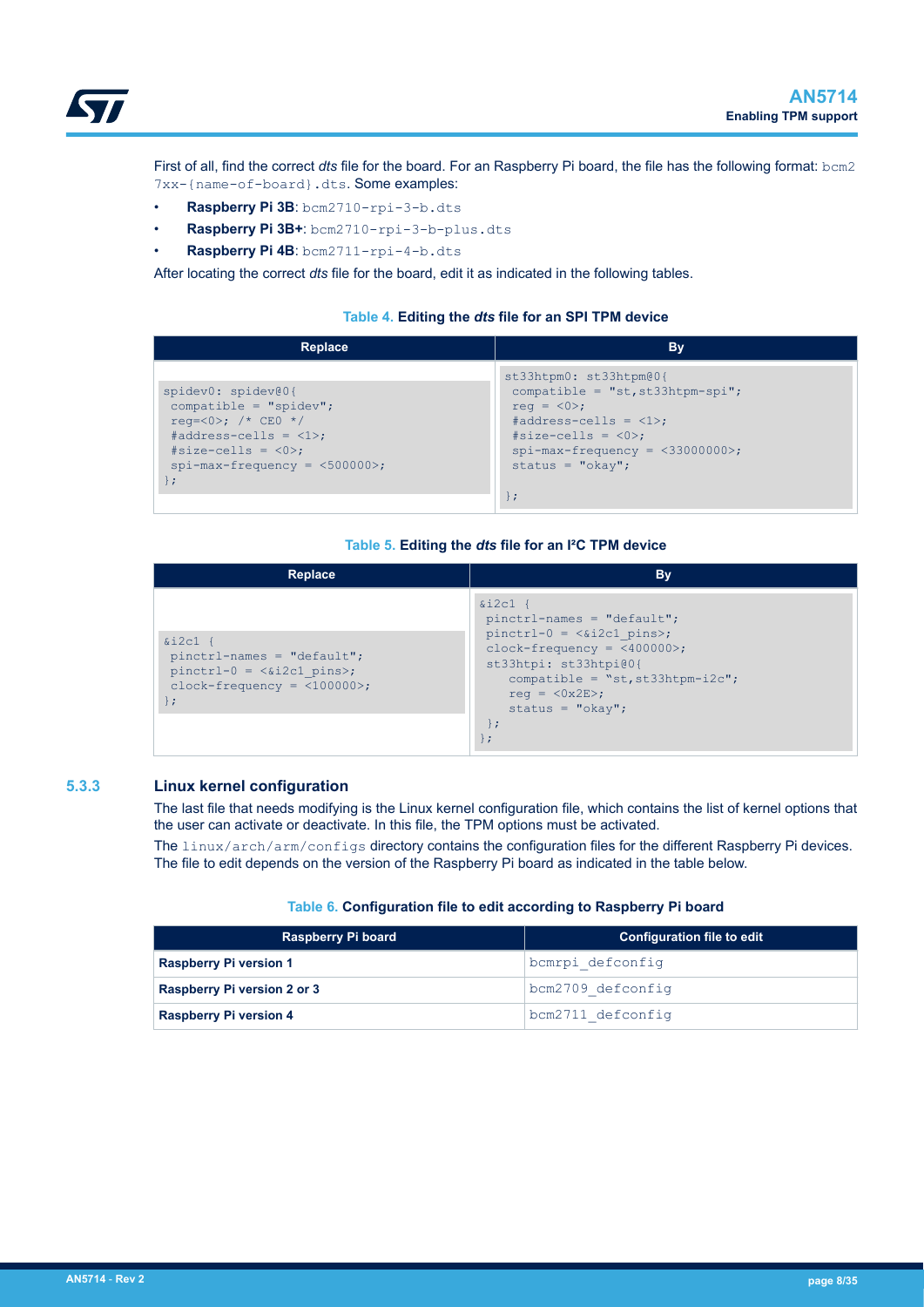#### <span id="page-8-0"></span>Modify the configuration file as described in the following tables.

#### **Table 7. Editing the configuration file for an SPI TPM device**

| Replace                                  | Bv                                                                |
|------------------------------------------|-------------------------------------------------------------------|
| CONFIG TCG TPM=m<br>CONFIG TCG TIS SPI=m | CONFIG TCG TPM=y<br>CONFIG TCG TIS CORE=y<br>CONFIG TCG TIS SPI=y |

#### **Table 8. Editing the configuration file for an I²C TPM device**

| Replace                                  | Bv                                                                                      |
|------------------------------------------|-----------------------------------------------------------------------------------------|
| CONFIG TCG TPM=m<br>CONFIG TCG TIS SPI=m | CONFIG TCG TPM=y<br>CONFIG CRC CCITT=y<br>CONFIG TCG TIS CORE=y<br>CONFIG TCG TIS I2C=y |

It is also possible to set the CONFIG TCG TIS SPI and CONFIG TCG TIS I2C options to m instead of y. Doing so causes these options to be compiled as loadable modules. This is useful when the user is not sure whether a feature is to be used or not. In this way, the feature can be activated when needed, but is not automatically loaded during platform boot.

#### **5.3.4 Compiling and installing the kernel**

After making the appropriate modifications, compile the Linux kernel. The instructions differ slightly according to the Raspberry Pi board version.

First take the configuration into account as shown below.

#### **Table 9. Configuring the Linux kernel compilation**

| <b>Raspberry Pi version 1</b> | Raspberry Pi version 2 or 3 | <b>Raspberry Pi version 4</b> |
|-------------------------------|-----------------------------|-------------------------------|
| # cd /home/pi/Downloads/      | # cd /home/pi/Downloads/    | # cd /home/pi/Downloads/      |
| # cd linux                    | # cd linux                  | # cd linux                    |
| # KERNEL=kernel               | # KERNEL=kernel7            | # KERNEL=kernel71             |
| # make bcmrpi defconfiq       | # make bcm2709 defconfig    | # make bcm2711 defconfig      |

Then compile and install the Linux kernel with the following instructions:

# sudo apt install libssl-dev flex bison

# make -j4 zImage modules dtbs

```
# sudo make modules install
```
# sudo cp arch/arm/boot/dts/\*.dtb /boot/

# sudo cp arch/arm/boot/dts/overlays/\*.dtb\* /boot/overlays/

# sudo cp arch/arm/boot/dts/overlays/README /boot/overlays/

sudo cp arch/arm/boot/zImage /boot/\$KERNEL.img

**Warning:** *The process may take some time to complete*

After completion of all the instructions, reboot the Raspberry Pi.

After reboot, the TPM device driver must be present if it was configured as  $y$ . If it was configured as a module, use the modprobe command to load the module as shown below:

• **For an SPI TPM**:

# sudo modprobe tpm\_tis\_spi

• **For an I²C TPM**:

# sudo modprobe tpm\_tis\_i2c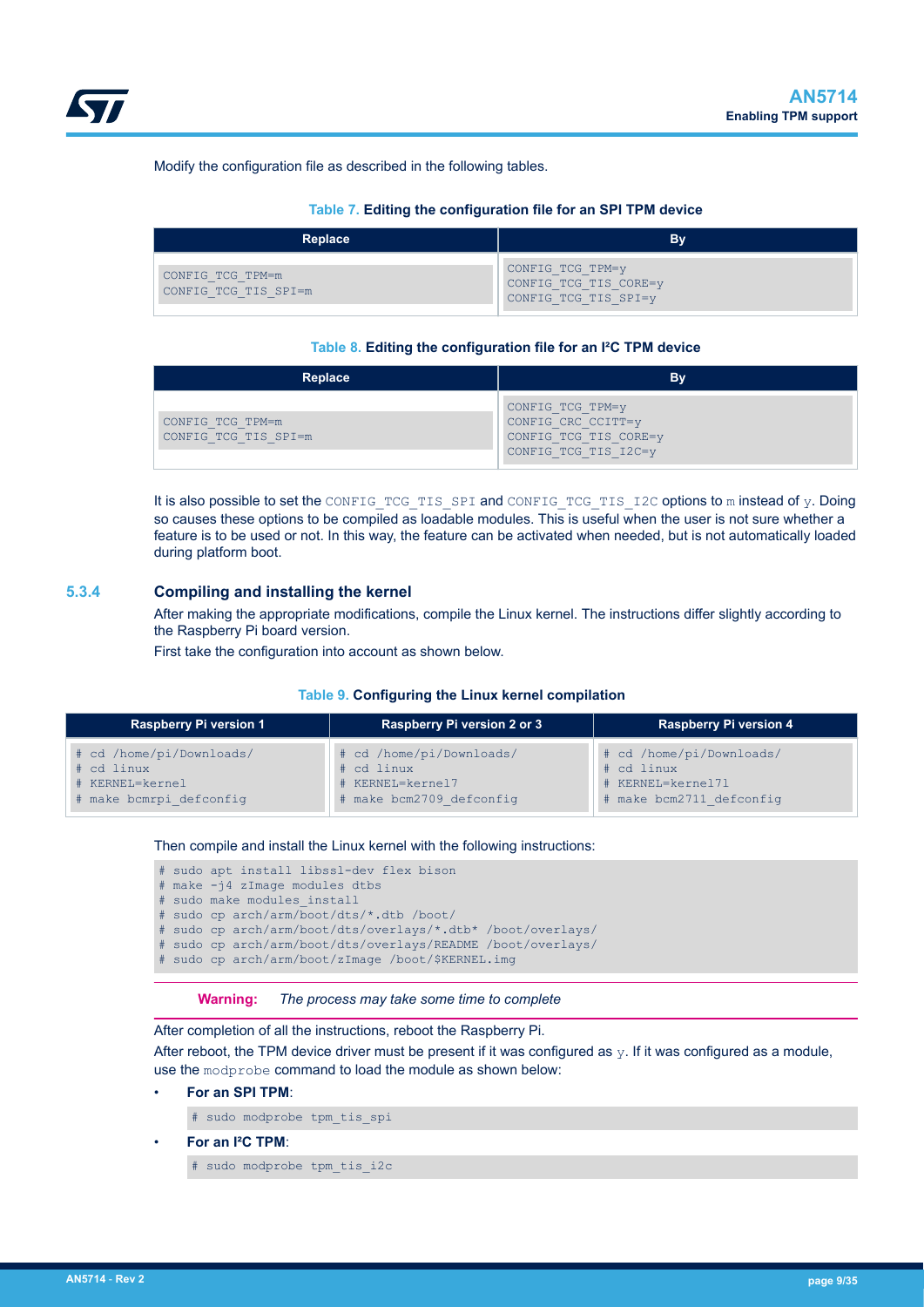<span id="page-9-0"></span>The TPM driver is present in the /dev directory. It is named /dev/tpm0. This driver has the same name whether the TPM device uses an SPI or I²C interface, the communication interface is transparent to applications using the driver, and the device driver handles the specificities of the TPM communication interface.

There is a second TPM driver named  $/\text{dev}/\text{tpmrm}$  that integrates the in-kernel resource manager. Use the following command to check whether the driver is loaded:

# ls /dev/tpm\*

It is also possible to check the boot logs for TPM activity with the following command:

# dmesg | grep -i tpm

The figure below shows an image of the expected output.

## **Figure 5. Expected output once the TPM driver is loaded**



If both an SPI TPM and an I<sup>2</sup>C TPM are active on the same system, then the /dev/tpm1 and /dev/tpmrm1 drivers are also present.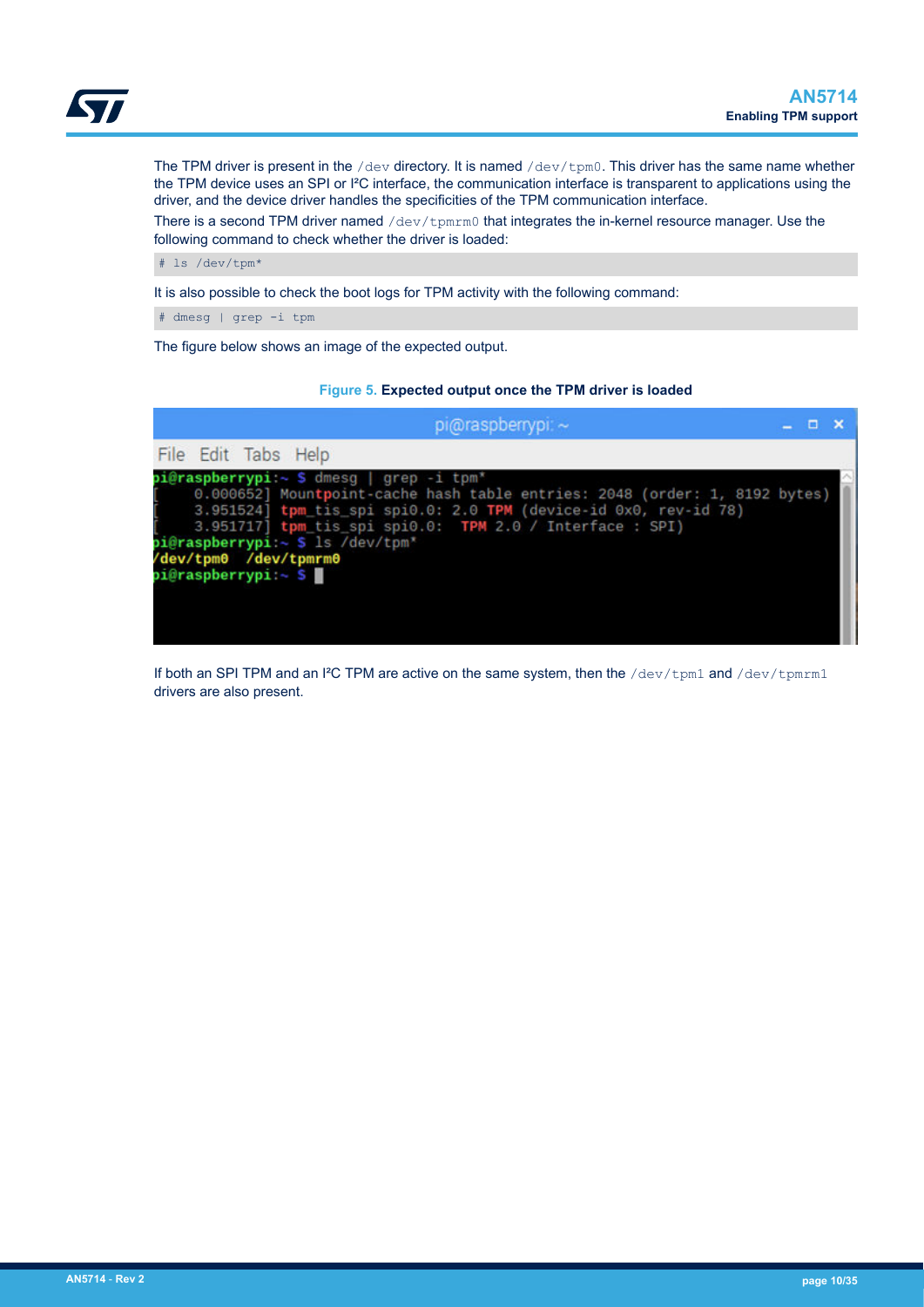<span id="page-10-0"></span>

## **6 Low-level communication**

The /dev/tpm0 driver ensures the lowest level of communication with the TPM device. Scripts can be used to write byte sequences to the  $/$ dev $/$ tom0 driver, which then correctly formats and sends the data to the TPM via the SPI or I²C bus.

*Note: Other methods exist other than scripts. In this section, only the scripting method is discussed, other methods are presented in the following sections.*

## **6.1 Linux terminal I²C commands**

A TPM communication is a series of bytes written and read from the TPM registers. These registers can be written and read on an  ${}^{12}C$  TPM using the i2cset and i2cget commands. The i2cset command is for writing to the I²C bus whereas the i2cget command is for reading from the bus.

The TPM device address on the I²C bus is 0x2E.

The i2cset command is particularly useful in the case where two I²C TPM devices are connected to the Raspberry Pi. In that case, modify the . dts file to integrate the following lines:

```
&i2c0 { pinctrl-names = "default";
             pinctr1-0 = <i>&lt;</i>2c1 pins; clock-frequency = <400000>;
              st33htpi: st33htpi@0{
                          compatible = "tcq, tpm-tis-i2c";
                          reg = <0x2F;
        };
\text{size1} { pinctrl-names = "default";
             pinctr1-0 = <i>&lt;</i>2c1 pins;clock-frequency = \sqrt{400000};
              st33htpi: st33htpi@0{
                          comparable = "tcq, tpm-tis-i2c";reg = <0x2E>;
        };
```
On first boot, connect only one TPM device, and change its address to 0x2F, so as to have different addresses for the two TPM devices.

Use the following command to change the TPM device address on the bus:

i2cset –y –f 1 0x2E 0x38 0x802F w

Where:

- 1 is the I²C bus number
- 0x2F is the TPM device current address
- 0x38 is the register in which the TPM device new address needs to be written
- 0x802F is the value that is to be written to the register in order to change the TPM device address.

Then switch off the Raspberry Pi board and connect the second TPM. When connected, the second TPM device is automatically associated with address 0x2E.

Turn the board back on. On reboot, two TPM devices are present: /dev/tpm0 and /dev/tpm1.

## **6.2 Python scripts**

Python scripts can be used to send simple commands to the TPM device. For instance, hereafter is a simple script for sending a TPM2\_GetRandom command and requesting 16 random bytes.

```
import binascii
with open('/dev/tpm0','r+b',buffering=0) as tpm :
     tpm.write(binascii.unhexlify(b'80010000000c0000017b0010'))
     print(tpm.read())
```
After writing the desired code to a file (for instance named TPM2\_GetRandom.py), execute it with the following command:

```
# sudo python3 TPM2_GetRandom.py
```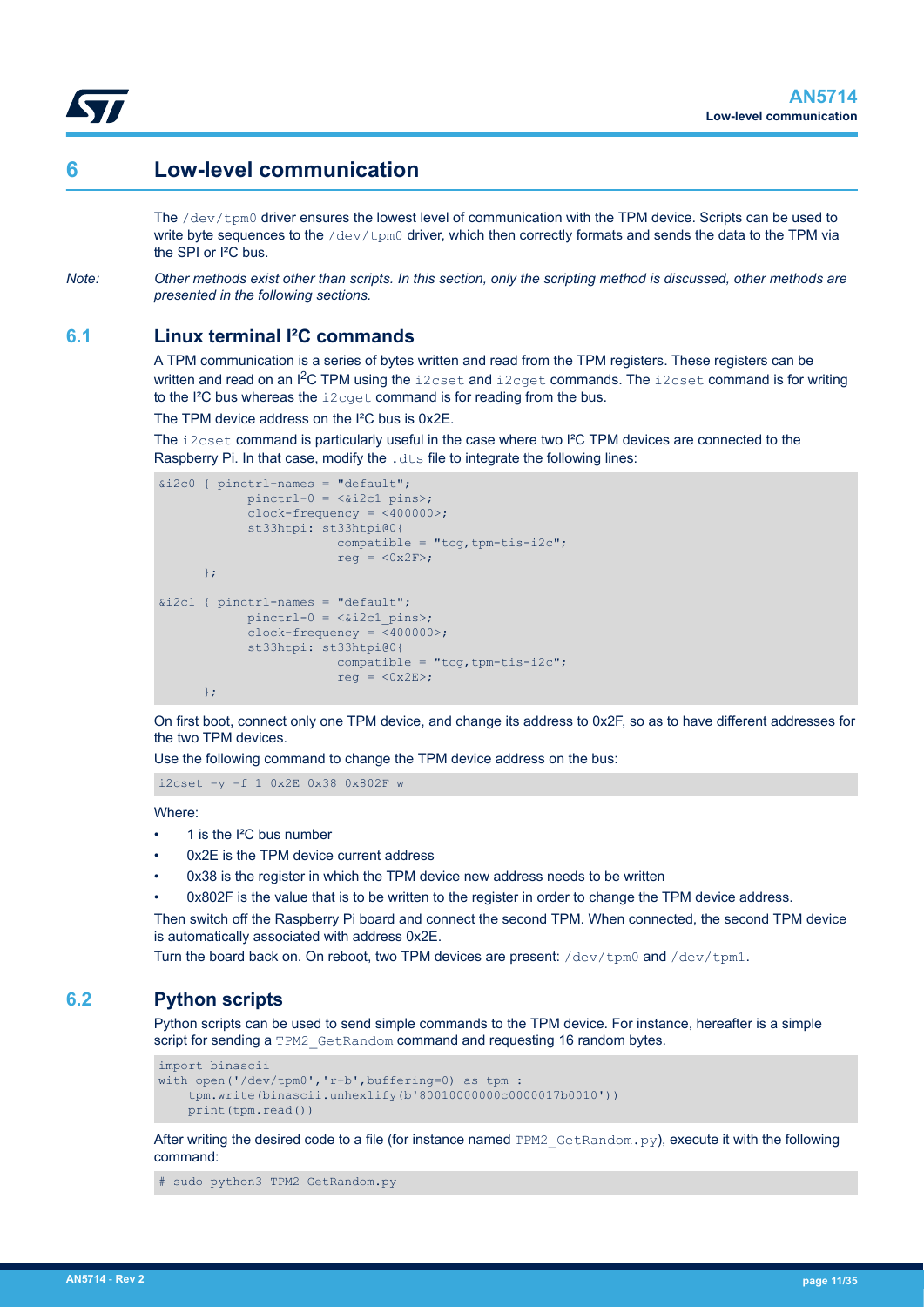<span id="page-11-0"></span>

## **6.3 C language scripts**

In the same way as Python scripts, C language scripts can be used to send commands to the TPM device. The previous example for sending a TPM2\_GetRandom command and requesting 16 random bytes is also achieved with the following code:

```
#include <stdio.h>
int main()
{
      FILE *tpm;
     char str[] = "\x80\x01\x00\x00\x00\x00\x00\x00\x01\x7b\x00\x10";
      char buffer[100];
      int i, n;
      tpm = fopen("/dev/tpm0", "rb+");
     if (tpm == NULL) {
         printf("ERROR: Could not open driver file.\n");
           return -1;
      }
      n=fwrite(str, 1, sizeof(str), tpm);
     if (n != sizeof(str)){
         printf("ERROR: Could not write bytes to TPM.\n");
           fclose(tpm);
          return -1;
      }
     n = \text{freq}(\text{buffer}, 1, \text{sizeof}(\text{buffer}), \text{tmp});
      printf("TPM Response: ");
     for (i=0; i \le n; i++) {
         printf("%x ", buffer[i]);
  }
     printf("n");
      fclose(tpm);
      return 0;
}
```
Save these instructions to a TPM2 GetRandom.c file. C language scripts are different from Python scripts because they have to be compiled before they are executed by the terminal. To compile the script, use the following command:

# gcc TPM2\_GetRandom.c –o TPM2\_GetRandom

Then, to execute the script:

# sudo ./TPM2\_GetRandom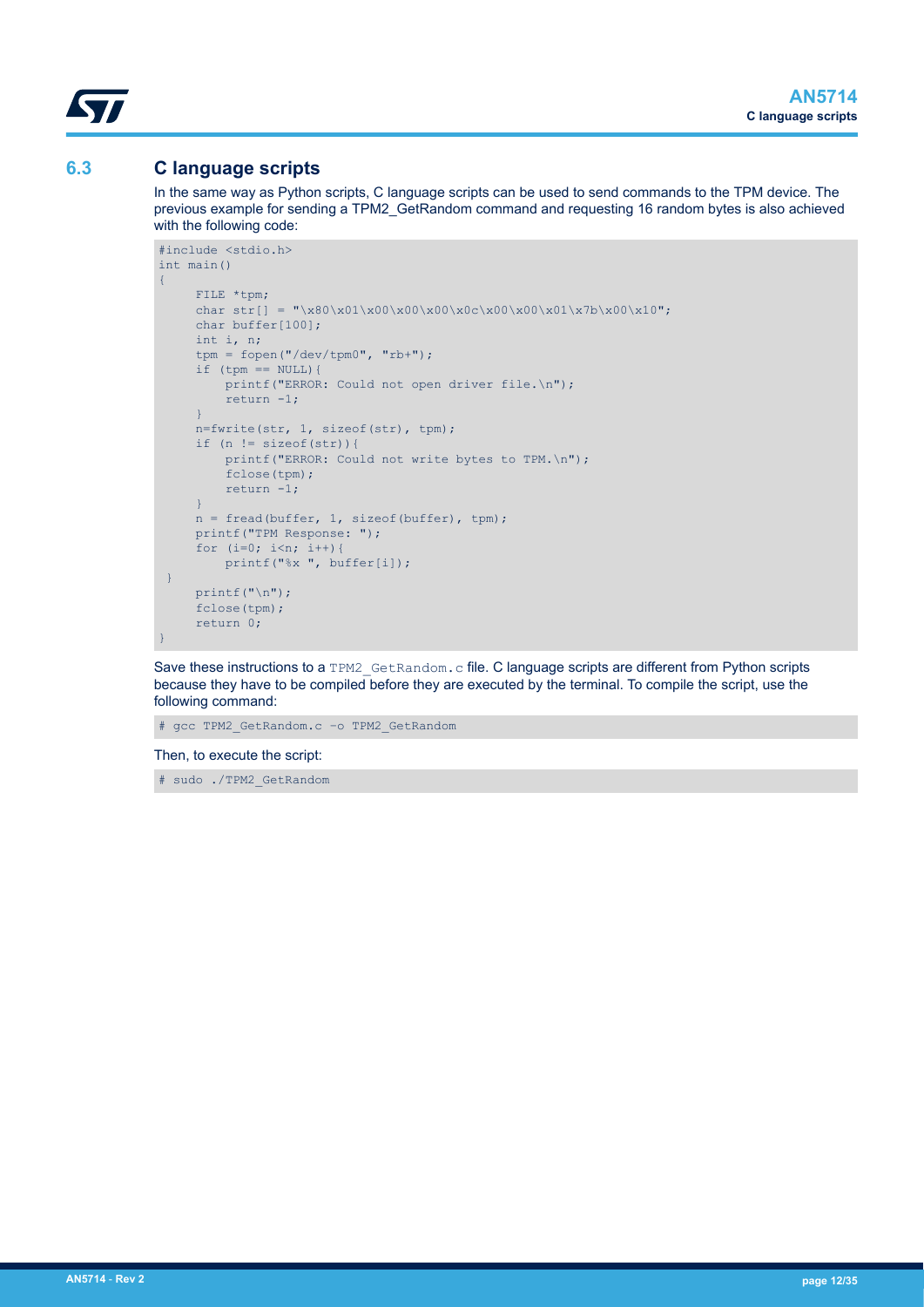<span id="page-12-0"></span>

## **7 TPM software stack (TSS)**

The Python and C language scripts are very useful for rapidly sending short commands. But some commands require complex authorizations and can be hundreds of bytes long. This makes defining the byte sequences manually very difficult.

The TPM software stack exists for such purposes. It is an API that allows commands to be sent to the TPM device via C language programs.

A high-level view of the TPM software stack that is used in this application note is presented in the graph illustrated below and sourced from [\[TPM2-SW\]](#page-1-0). Additional tools relying on the TSS, such as the TPM2.0 tools, are also covered in the next sections of this application note.



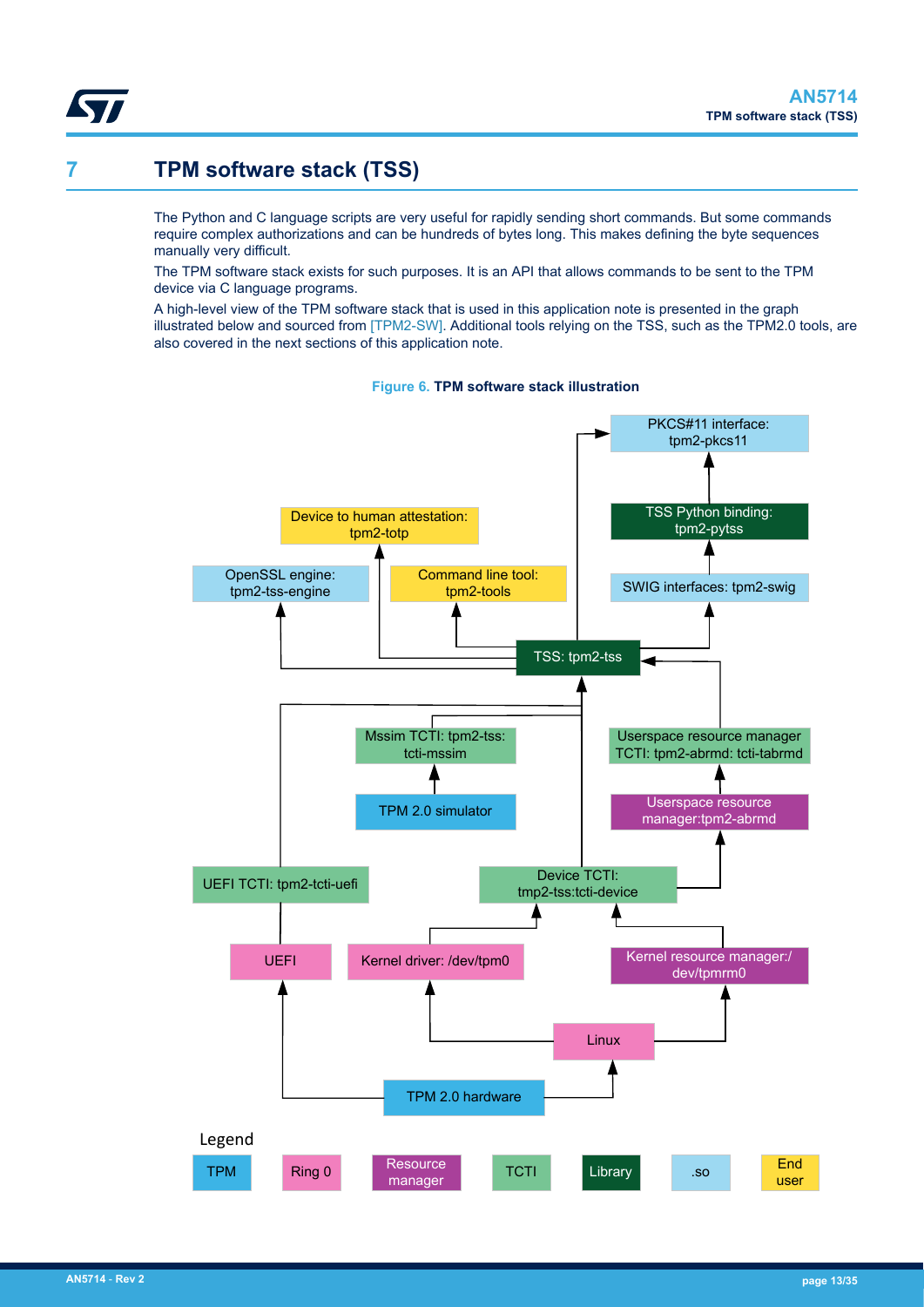## <span id="page-13-0"></span>**7.1 Installing the TSS**

The TSS is available from the GitHub web site (see [\[TSS\]](#page-1-0)), with the following instructions:

- # sudo apt install autoconf libtool autoconf-archive libjson-c-dev libcurl4-gnutls-dev doxygen
- # cd /home/pi/Downloads
- # git clone -b 3.1.0 https://github.com/tpm2-software/tpm2-tss[\(1\)](#page-1-0)

There are three ways of using the TSS: using the in-kernel built-in resource manager, with the TAB/RM (TPM access broker and resource manager), or without a resource manager. The in-kernel RM is included in the Linux kernels 4.12 and greater, but the separate RM project is maintained for compatibility purposes

From a performance point of view, it is more interesting to bypass the resource manager. The RM adds latency to the end application by swapping resources in and out of TPM memory.

If any STMicroelectronics vendor commands are used, the RM must not be used, as the current implementation blocks all vendor commands.

If a resource manager is not used, volatile resources will need to be swapped in and out of TPM memory manually.

## **7.1.1 Adding SHA3 support to the TSS**

To add SHA3 support to the TSS, modify the following files as described hereafter:

- include/tss2/tss2\_tpm2\_types.h
- src/tss2-esys/esys\_crypto.c
- src/tss2-esys/esys\_crypto\_ossl.c
- src/tss2-esys/fapi\_crypto.c
- src/tss2-fapi/tpm\_json\_deserialize.c
- src/tss2-fapi/tpm\_json\_serialize.c
- src/tss2-mu/tpmu-types.c

#### **Table 10. include/tss2/tss2\_tpm2\_types.h file**

| After                                 | Add                                                                                     |
|---------------------------------------|-----------------------------------------------------------------------------------------|
| #define TPM2 SHA512 DIGEST SIZE<br>64 | #define TPM2 SHA3 256 DIGEST SIZE<br>32<br>#define TPM2 SHA3 384 DIGEST SIZE<br>48      |
| BYTE sha512[TPM2 SHA512 DIGEST SIZE]; | BYTE sha3 256[TPM2 SHA3 256 DIGEST SIZE];<br>BYTE sha3 384 [TPM2 SHA3 384 DIGEST SIZE]; |

#### **Table 11. src/tss2-esys/esys\_crypto.c file**

| <b>After</b>                                                        | Add                                                                                                                                                |
|---------------------------------------------------------------------|----------------------------------------------------------------------------------------------------------------------------------------------------|
| case TPM2 ALG SHA512:<br>*size = TPM2 SHA512 DIGEST SIZE;<br>break; | case TPM2 ALG SHA3 256:<br>*size = TPM2 SHA3 256 DIGEST SIZE;<br>break;<br>case TPM2 ALG SHA3 384:<br>*size = TPM2 SHA3 384 DIGEST SIZE;<br>break; |

#### **Table 12. src/tss2-esys/esys\_crypto\_ossl.c file**

| <b>After</b>                                                | Add                                                                                                                           |
|-------------------------------------------------------------|-------------------------------------------------------------------------------------------------------------------------------|
| case TPM2 ALG SHA512:<br>return EVP sha $512()$ ;<br>break; | case TPM2 ALG SHA3 256:<br>return EVP sha3 $256()$ ;<br>break;<br>case TPM2 ALG SHA3 384:<br>return EVP sha3 384();<br>break; |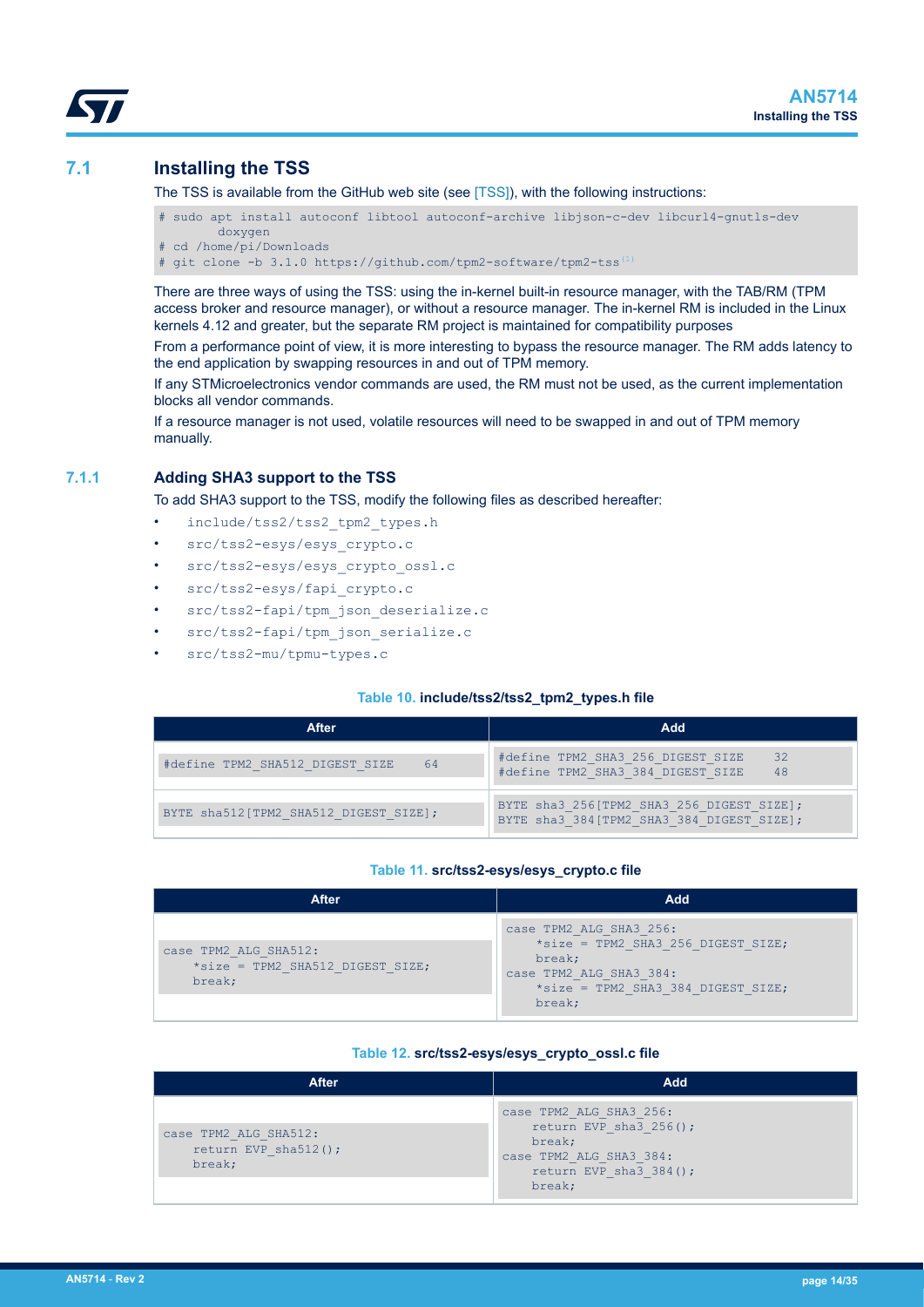<span id="page-14-0"></span>

## **Table 13. src/tss2-esys/fapi\_crypto.c file**

| <b>After</b>                                                       | Add                                                                                                                                              |
|--------------------------------------------------------------------|--------------------------------------------------------------------------------------------------------------------------------------------------|
| case TPM2 ALG SHA512:<br>return EVP sha512();                      | case TPM2 ALG SHA3 256:<br>return EVP sha3 $256()$ ;<br>case TPM2 ALG SHA3 384:<br>return EVP sha $3\,384()$ ;                                   |
| case TPM2 ALG SHA512:<br>return TPM2 SHA512 DIGEST SIZE;<br>break; | case TPM2 ALG SHA3 256:<br>return TPM2 SHA3 256 DIGEST SIZE;<br>break;<br>case TPM2 ALG SHA3 384:<br>return TPM2 SHA3 384 DIGEST SIZE;<br>break; |
| case TPM2 ALG SHA512:<br>return EVP sha512();<br>break;            | case TPM2 ALG SHA3 256:<br>return EVP sha3 $256()$ ;<br>break;<br>case TPM2 ALG SHA3 384:<br>return EVP sha3 $384()$ ;<br>break;                 |

## **Table 14. src/tss2-fapi/tpm\_json\_deserialize.c file**

| After                                                                                                        | Add                                                                                                                                                                                                                              |
|--------------------------------------------------------------------------------------------------------------|----------------------------------------------------------------------------------------------------------------------------------------------------------------------------------------------------------------------------------|
| TPM2 ALG CAMELLIA, "CAMELLIA" },                                                                             | { TPM2 ALG SHA3 256, "SHA3 256" },<br>{ TPM2 ALG SHA3 384, "SHA3 384" },                                                                                                                                                         |
| SUBTYPE FILTER (TPMI ALG HASH,<br>TPM2 ALG ID, TPM2 ALG SHA1,<br>TPM2 ALG SHA256, TPM2 ALG SHA384,           | TPM2 ALG SHA3 256, TPM2 ALG SHA3 384,                                                                                                                                                                                            |
| case TPM2 ALG SHA512:<br>hash size = TPM2 SHA512 DIGEST SIZE;<br>buffer = $\&$ out->sha512 $[0]$ ;<br>break; | case TPM2 ALG SHA3 256:<br>hash size = TPM2 SHA3 256 DIGEST SIZE;<br>buffer = $\&$ out->sha3 256[0];<br>break;<br>case TPM2 ALG SHA3 384:<br>hash size = TPM2 SHA3 384 DIGEST SIZE;<br>buffer = $\&$ out->sha3 384[0];<br>break; |

## **Table 15. src/tss2-fapi/tpm\_json\_serialize.c file**

| <b>After</b>                                                                                                   | Add                                                                                                                                                                                                                  |
|----------------------------------------------------------------------------------------------------------------|----------------------------------------------------------------------------------------------------------------------------------------------------------------------------------------------------------------------|
| TPM2 ALG CAMELLIA, "CAMELLIA" },                                                                               | TPM2 ALG SHA3 256, "SHA3 256" },<br>TPM2 ALG SHA3 384, "SHA3 384" },                                                                                                                                                 |
| CHECK IN LIST (TPMI ALG HASH, in,<br>TPM2 ALG SHA1, TPM2 ALG SHA256,<br>TPM2 ALG SHA384, TPM2 ALG SHA512,      | TPM2 ALG SHA3 256, TPM2 ALG SHA3 384,                                                                                                                                                                                |
| case TPM2 ALG SHA512:<br>$size = TPM2$ SHA512 DIGEST SIZE;<br>$buffer =$ $\sin\{-\}\$ $\sin\{12[0];$<br>break; | case TPM2 ALG SHA3 256:<br>size = TPM2 SHA3 256 DIGEST SIZE;<br>buffer = $\sin$ ->sha3 256[0];<br>break;<br>case TPM2 ALG SHA3 384:<br>size = TPM2 SHA3 384 DIGEST SIZE;<br>buffer = $\sin$ ->sha3 384[0];<br>break; |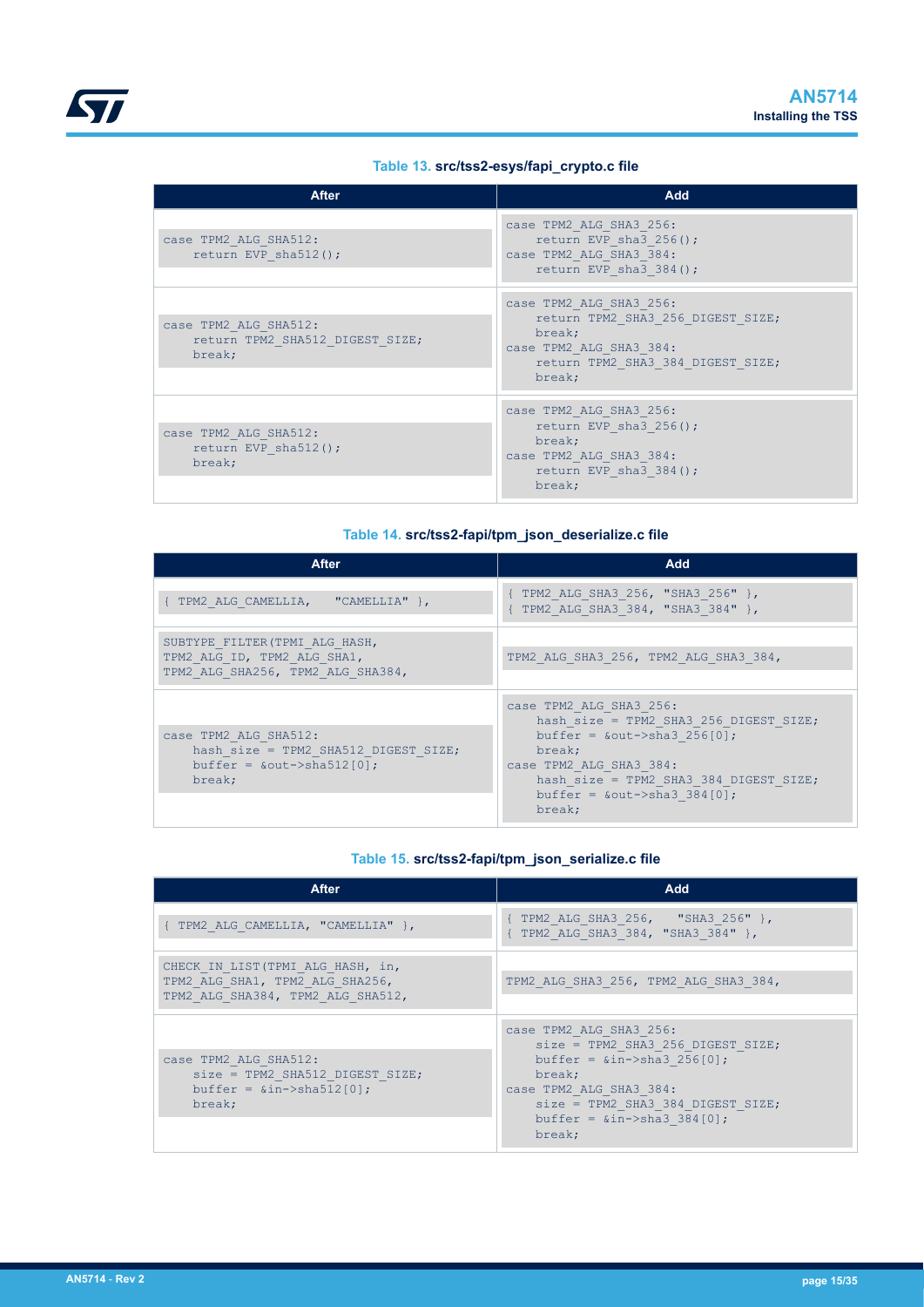## **Table 16. src/tss2-mu/tpmu-types.c file**

<span id="page-15-0"></span>

| <b>After</b>                                                                                                                                                                                                                                                      | Add                                                                                                                                                                                                                                                                                                                                                                                                                           |
|-------------------------------------------------------------------------------------------------------------------------------------------------------------------------------------------------------------------------------------------------------------------|-------------------------------------------------------------------------------------------------------------------------------------------------------------------------------------------------------------------------------------------------------------------------------------------------------------------------------------------------------------------------------------------------------------------------------|
| static TSS2 RC marshal hash sha384 (BYTE<br>const *src, uint8 t buffer[],<br>size t buffer size, size t *offset)<br>return marshal tab(src,<br>buffer, buffer size, offset,<br>TPM2 SHA384 DIGEST SIZE);                                                          | static TSS2 RC marshal hash sha3 256(BYTE<br>const *src,<br>uint8 t buffer[], size t buffer size, size t<br>*offset)<br>return marshal tab(src, buffer,<br>buffer size, offset,<br>TPM2 SHA3 256 DIGEST SIZE);<br>static TSS2_RC marshal_hash_sha3_384(BYTE<br>const *src, uint8 t buffer[], size t<br>buffer size, size t *offset)<br>return marshal tab(src,<br>buffer, buffer size, offset,<br>TPM2 SHA3 384 DIGEST SIZE); |
|                                                                                                                                                                                                                                                                   | static TSS2 RC unmarshal hash sha3 256(uint8 t                                                                                                                                                                                                                                                                                                                                                                                |
| static TSS2 RC<br>unmarshal hash sha384 (uint8 t const<br>$buffer[]$ ,<br>size t buffer size, size t *offset, BYTE<br>*dest)<br>€<br>return unmarshal tab (buffer,<br>buffer size, offset, dest,<br>TPM2 SHA384 DIGEST SIZE);                                     | const buffer[],<br>size t buffer size, size t *offset, BYTE *dest)<br>return unmarshal tab (buffer, buffer size,<br>offset, dest, TPM2 SHA3 256 DIGEST SIZE);<br>static TSS2 RC unmarshal hash sha3 384 (uint8 t<br>const buffer[], size t buffer size, size t<br>*offset, BYTE *dest)<br>return unmarshal tab(buffer, buffer size,<br>offset, dest, TPM2 SHA3 384 DIGEST SIZE);<br>}                                         |
| TPMU MARSHAL2 (TPMU HA, TPM2 ALG SHA1,<br>ADDR, $shal[0]$ ,<br>marshal hash sha, TPM2 ALG SHA256,<br>ADDR, sha256[0], marshal hash sha256,<br>TPM2 ALG SHA384, ADDR, sha384[0],<br>marshal hash sha384, TPM2 ALG SHA512,<br>ADDR, sha512[0], marshal hash sha512, | TPM2 ALG SHA3 256, ADDR, sha3 256[0],<br>marshal hash sha3 256,<br>TPM2 ALG SHA3 384, ADDR, sha3 384[0],<br>marshal hash sha3 384,                                                                                                                                                                                                                                                                                            |
| TPMU UNMARSHAL2 (TPMU HA, TPM2 ALG SHA1,<br>$shal[0]$ ,<br>unmarshal hash sha, TPM2 ALG SHA256,<br>sha256[0], unmarshal hash sha256,<br>TPM2 ALG SHA384, sha384[0],<br>unmarshal hash sha384,<br>TPM2 ALG SHA512, sha512[0],<br>unmarshal hash sha512,            | TPM2 ALG SHA3 256, sha3 256[0],<br>unmarshal hash sha3 256,<br>TPM2 ALG SHA3 384, sha3 384[0],<br>unmarshal hash sha3 384,                                                                                                                                                                                                                                                                                                    |

## **7.1.2 Patching Fapi\_Provision**

The Fapi Provision function must be patched to disable certificate verification, as the format of the certificate provisioned in the TPM device is not correctly recognized.

To do so, modify the src/tss2-fapi/tpm\_json\_serialize.c file as described below.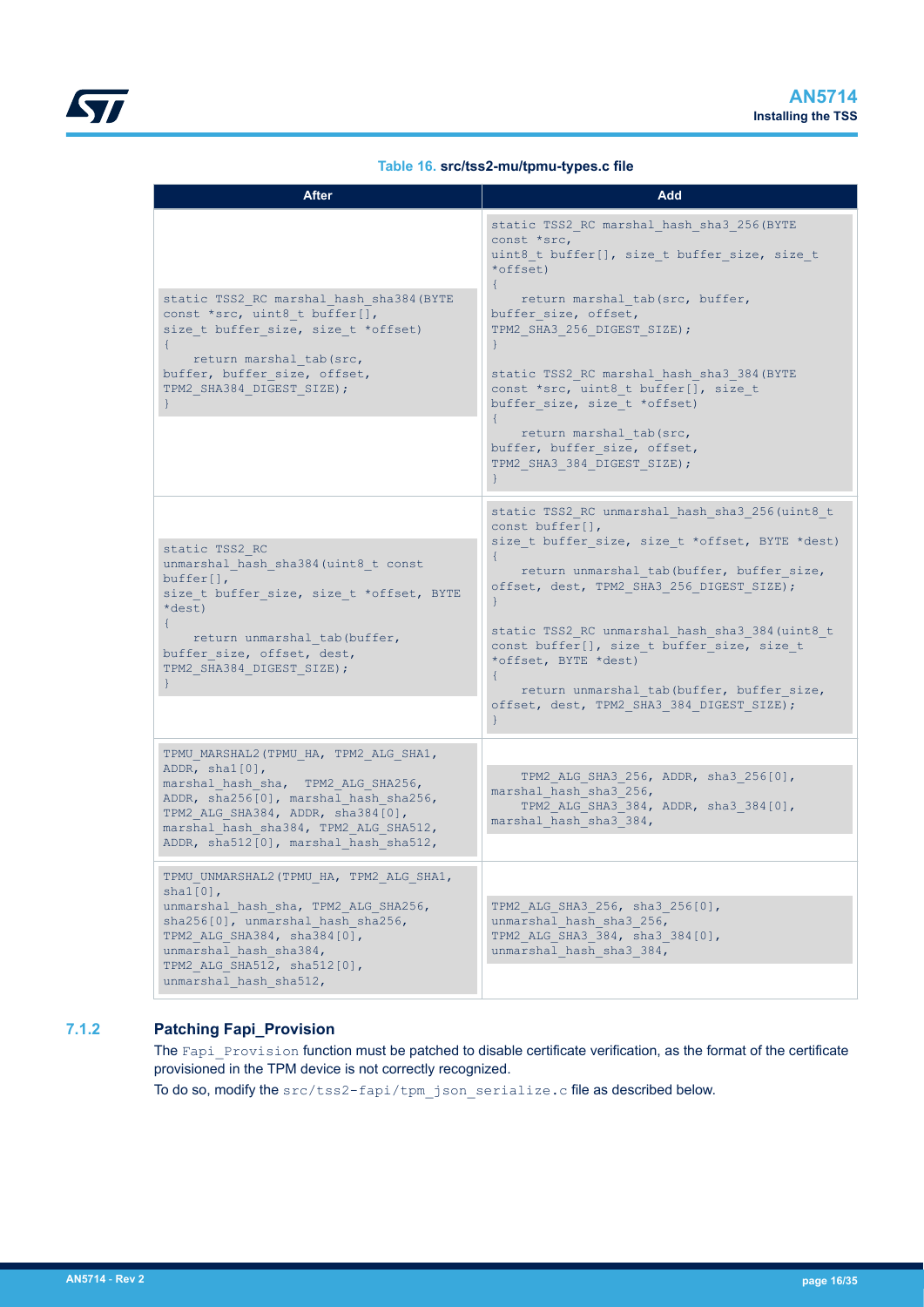| Table 17. src/tss2-fapi/tpm_json_serialize.c file |  |  |
|---------------------------------------------------|--|--|
|                                                   |  |  |

<span id="page-16-0"></span>

| Replace                             | By                                     |
|-------------------------------------|----------------------------------------|
| statecase(context->state,           | statecase (context->state,             |
| PROVISION INIT GET CAP2);           | PROVISION INIT GET CAP2);              |
| if (context->config.ek cert less == | // if (context->config.ek cert less == |
| TPM2 YES)                           | TPM2 YES)                              |
| /* Skip certificate validation. */  | /* Skip certificate validation. */     |
| $context\rightarrow state$ =        | $context$ ->state =                    |
| PROVISION EK WRITE PREPARE;         | PROVISION EK WRITE PREPARE;            |
| return TSS2 FAPI RC TRY AGAIN;      | return TSS2 FAPI RC TRY AGAIN;         |

## **7.1.3 Compiling without any RM**

For this option, the TPM driver needs to be writable without root privileges. To change the configuration, edit the /etc/rc.local file by using the following command:

# sudo nano /etc/rc.local

#### Add the following lines before "exit 0":

./bin/chmod 766 /dev/tpm0

Reboot the Raspberry Pi device, then compile and install the TSS:

```
# cd /home/pi/Downloads/tpm2-tss
```

```
# ./bootstrap
```
- # ./configure --with-device=/dev/tpm0
- # make
- # sudo make install

## **7.1.4 Compiling with the kernel RM**

For this option, the TPM driver with the in-kernel RM needs to be writable without root privileges. To change the configuration, edit the  $/etc/rc$ . local file by using the following command:

# sudo nano /etc/rc.local

## Add the following lines before "exit 0":

./bin/chmod 766 /dev/tpmrm0

Reboot the Raspberry Pi device, then compile and install the TSS:

```
# cd /home/pi/Downloads/tpm2-tss
```

```
# ./bootstrap
```
- # ./configure --with-device=/dev/tpmrm0
- # make
- # sudo make install

## **7.1.5 Compiling with the separate TAB/RM**

#### Execute the following code:

```
# cd /home/pi/Downloads/tpm2-tss
```
- # ./bootstrap
- # ./configure
- # make
- # sudo make install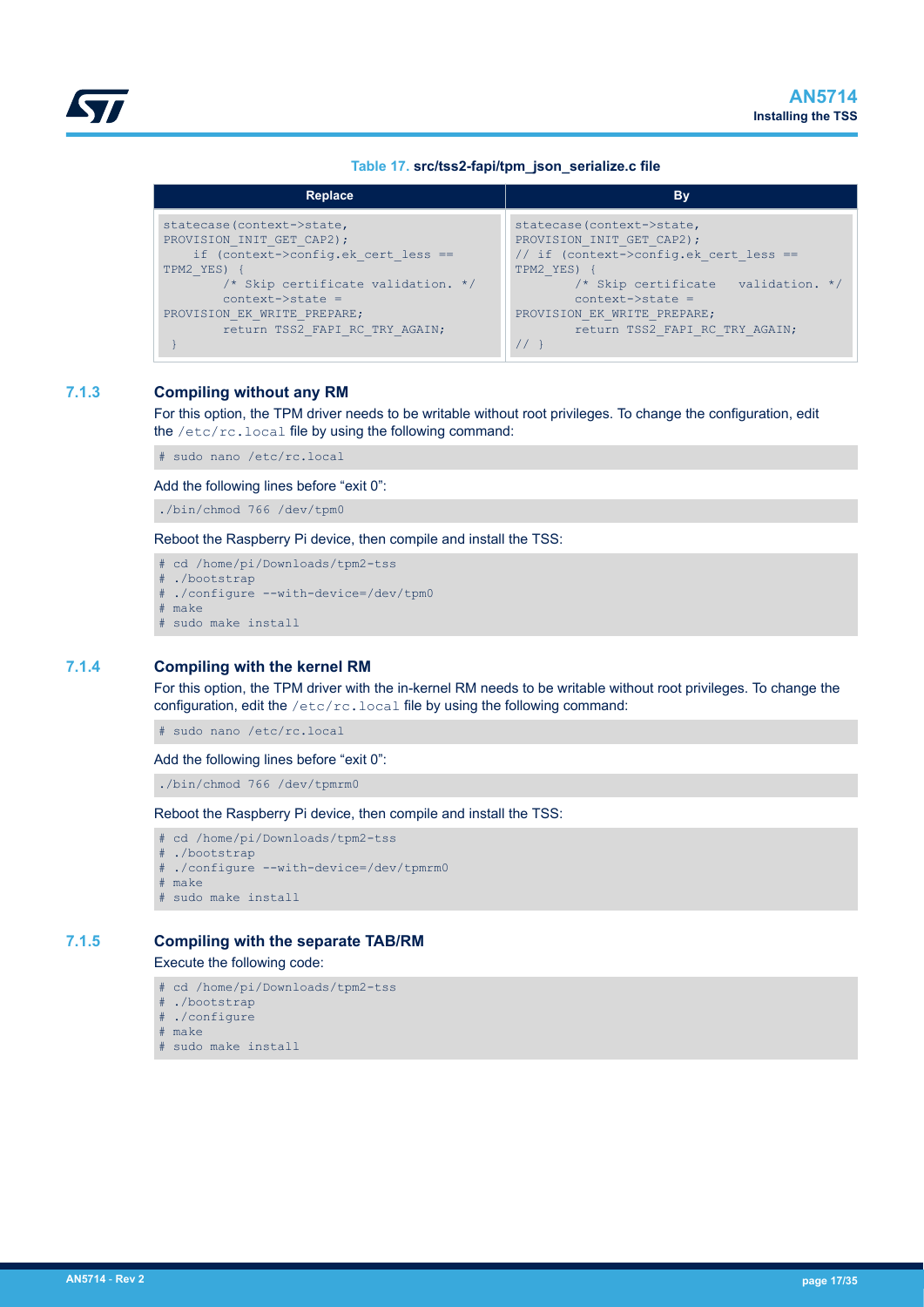

#### Download the resource manager (RM) and compile it:

```
# sudo apt install libglib2.0-dev 
# cd /home/pi/Downloads
# git clone -b 2.3.3 https://github.com/tpm2-software/tpm2-abrmd(1)
# cd tpm2-abrmd
# ./bootstrap
 ./configure --with-dbuspolicydir=/etc/dbus-1/system.d
# make
# sudo make install
# sudo ldconfig
```
Before using the TSS or any other associated tools, write the following command in a terminal to start the resource manager:

# sudo tpm2-abrmd –-allow-root --dbus-name=com.intel.tss2.Tabrmd

**Warning:** *This command is mandatory only with the separate TAB/RM. It must NOT be sent if the in-kernel RM is used.*

The TSS compilation generates libraries that can be used in C language programs. These libraries are located in the /usr/local/lib folder, and are used by the tools presented in the next sections.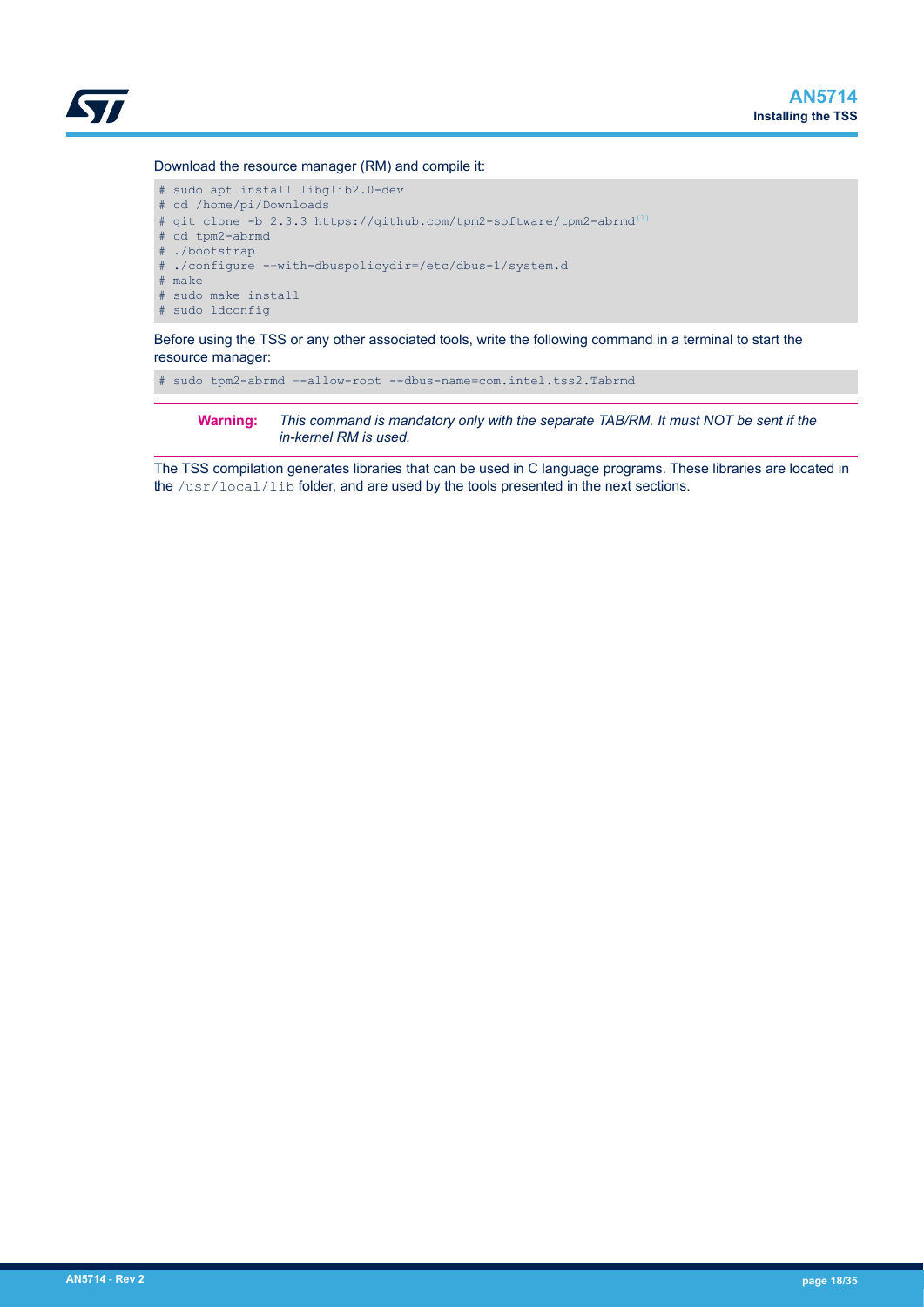## **8 TPM2.0 tools**

<span id="page-18-0"></span>W

The TSS is useful for sending complex commands to the TPM device, however, using it still requires a certain level of knowledge of the TPM device. The [\[TPM2.0 tools\]](#page-1-0) are designed to allow very simple and intuitive use of the TPM device with little TPM knowledge.

The [\[TPM2.0 tools\]](#page-1-0) are a set of executable files. Each executable file corresponds to a TPM command. Sending the command to the TPM device is simply a case of executing the file, possibly with some command line parameters.

To download the necessary packages and the [\[TPM2.0 tools\]](#page-1-0), execute the following:

- # sudo apt install pandoc uuid-dev
- # cd /home/pi/Downloads
- # git clone -b 5.0 https://github.com/tpm2-software/tpm2-tools<sup>[\(1\)](#page-1-0)</sup>
- # cd tpm2-tools

## **8.1 Adding SHA3 support to the TPM2 tools**

To add SHA3 support to the TPM2 tools, modify the following files before compilation as described hereafter:

- lib/tpm2 alg\_util.c
- lib/tpm2 eventlog.c
- lib/tpm2\_eventlog.h
- lib/tpm2\_eventlog\_yaml.c
- lib/tpm2\_openssl.c
- scripts/utils/man\_to\_bashcompletion.sh
- tools/misc/tpm2\_checkquote.c
- tools/tpm2\_pcrevent.c

#### **Table 18. lib/tpm2\_alg\_util.c file**

| After                                                    | Add                                                                                                                          |
|----------------------------------------------------------|------------------------------------------------------------------------------------------------------------------------------|
| case TPM2 ALG SHA512:<br>return TPM2 SHA512 DIGEST SIZE; | case TPM2 ALG SHA3 256:<br>return TPM2 SHA3 256 DIGEST SIZE;<br>case TPM2 ALG SHA3 384:<br>return TPM2 SHA3 384 DIGEST SIZE; |

#### **Table 19. lib/tpm2\_eventlog.c file**

| After                                                                                                                    | Add                                                                                                                                                                                                                                                               |
|--------------------------------------------------------------------------------------------------------------------------|-------------------------------------------------------------------------------------------------------------------------------------------------------------------------------------------------------------------------------------------------------------------|
| else if $(alq == TPM2 ALG SHA512)$<br>$pcr = ctx->sha512 pcrs[pcr index];$<br>ctx->sha512 used $ = (1 \lt < pcr$ index); | $\}$ else if (alq == TPM2 ALG SHA3 256) {<br>$pcr = ctx->sha3 256 pcrs[pcr index];$<br>ctx->sha3 256 used $ =$ (1 << pcr index);<br>} else if (alq == TPM2 ALG SHA3 384) {<br>$pcr = ctx->sha3 384 pcrs[pcr index];$<br>ctx->sha3 384 used $ =$ (1 << pcr index); |

#### **Table 20. lib/tpm2\_eventlog.h file**

| <b>After</b>                                                     | Add                                                                                                                                          |
|------------------------------------------------------------------|----------------------------------------------------------------------------------------------------------------------------------------------|
| uint32 t sha512 used;                                            | uint32 t sha3 256 used;<br>uint32 t sha3 384 used;                                                                                           |
| uint8 t sha512 pcrs[TPM2 MAX PCRS]<br>[TPM2 SHA512 DIGEST SIZE]; | uint8 t sha3 256 pcrs[TPM2 MAX PCRS]<br>[TPM2 SHA3 256 DIGEST SIZE];<br>uint8 t sha3 384 pcrs[TPM2 MAX PCRS]<br>[TPM2 SHA3 384 DIGEST SIZE]; |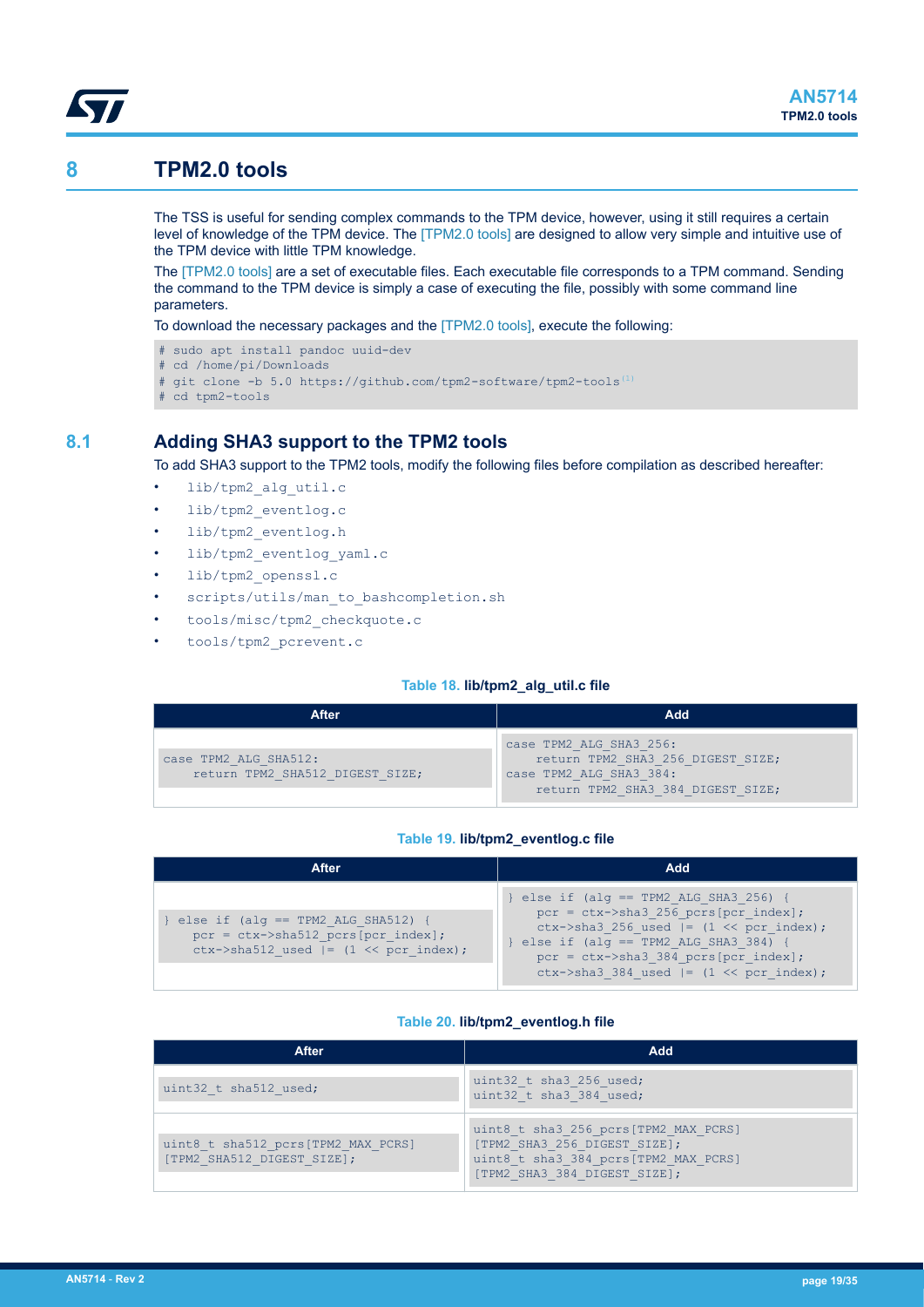|  | Table 21. lib/tpm2_eventlog_yaml.c file |
|--|-----------------------------------------|
|  |                                         |

<span id="page-19-0"></span>

| <b>After</b>                                                                                                   | Add                                                                                                                                                                                                  |
|----------------------------------------------------------------------------------------------------------------|------------------------------------------------------------------------------------------------------------------------------------------------------------------------------------------------------|
|                                                                                                                | if $(ctx->sha3 256 used != 0)$ {<br>tpm2 tool output (" sha3 $256:\n$ ");<br>for (unsigned $i = 0$ ; $i < TPM2$ MAX PCRS; $i + j$ {<br>if ((ctx->sha3 256 used & $(1 \lt\lt i)$ ) == 0)<br>continue: |
| if $(ctx->sha512$ used $!= 0)$ {<br>tpm2 tool output (" sha512: $\n\cdot$ ");<br>for (unsigned $i = 0$ ; $i <$ | bytes to str(ctx->sha3 256 pcrs[i],<br>sizeof(ctx->sha3 256 pcrs $[i]$ ),<br>hexstr, sizeof(hexstr));                                                                                                |
| TPM2 MAX PCRS $; i++)$ {<br>if ((ctx->sha512 used $\&$ (1<br>$<< i)$ == 0)<br>continue;                        | tpm2 tool output(" $\textdegree{-}2d : 0x\textdegree{s}\n$ ", i,<br>hexstr);                                                                                                                         |
| bytes to str (ctx-<br>>sha512 pcrs[i], sizeof(ctx-<br>>sha512 pcrs[i]), hexstr,<br>sizeof(hexstr));            | if $(ctx->sha3 384 used != 0)$ {<br>tpm2 tool output (" sha3 $384:\n n"$ );<br>for (unsigned $i = 0$ ; $i < TPM2$ MAX PCRS; $i + j$ {                                                                |
| tpm2 tool output (" %-2d :<br>$0x$ <sup>8</sup> s\n", i, hexstr);                                              | if $((ctx->sha3 384 used & (1 << i)) == 0)$<br>continue:<br>bytes to str(ctx->sha3 384 pcrs[i],<br>$\text{sizeof}(\text{ctx->sha3} 384 \text{pers}[i]),$                                             |
|                                                                                                                | hexstr, sizeof(hexstr));<br>tpm2 tool output(" $\textdegree{-}2d : 0x\textdegree{s}\n$ ", i,<br>hexstr);                                                                                             |

## **Table 22. lib/tpm2\_openssl.c file**

| <b>After</b>                                  | Add                                                                                                                |
|-----------------------------------------------|--------------------------------------------------------------------------------------------------------------------|
| case TPM2 ALG SHA512:<br>return NID sha512;   | case TPM2 ALG SHA3 256:<br>return NID sha3 256;<br>case TPM2 ALG SHA3 384:<br>return NID sha3 384;                 |
| case TPM2 ALG SHA512:<br>return EVP sha512(); | case TPM2 ALG SHA3 256:<br>return EVP sha3 $256()$ ;<br>case TPM2 ALG SHA3 384:<br>return EVP sha $3\,384$ ();     |
| case TPM2 ALG SHA512:<br>return SHA512;       | case TPM2 ALG SHA3 256:<br>return SHA256; // workaround<br>case TPM2 ALG SHA3 384:<br>return SHA384; // workaround |

## **Table 23. scripts/utils/man\_to\_bashcompletion.sh file**

| After                                          | hbA               |
|------------------------------------------------|-------------------|
| local hash methods=(shal sha256 sha384 sha512) | sha3 256 sha3 384 |

## **Table 24. tools/misc/tpm2\_checkquote.c file**

| After                                                                                                                                   | Add                                                                                                                                                                                                                                                                                  |
|-----------------------------------------------------------------------------------------------------------------------------------------|--------------------------------------------------------------------------------------------------------------------------------------------------------------------------------------------------------------------------------------------------------------------------------------|
| } else if (sel->hash == TPM2 ALG SHA512<br>&& pcr->size == TPM2 SHA512 DIGEST SIZE) {<br>$pcr e =$<br>eventlog ctx.sha512 pcrs[pcr id]; | } else if (sel->hash == TPM2 ALG SHA3 256 &&<br>pcr->size == TPM2 SHA3 256 DIGEST SIZE)<br>pcr $e =$ eventlog ctx.sha3 256 pcrs[pcr id];<br>} else if (sel->hash == TPM2 ALG SHA3 384 &&<br>pcr->size == TPM2 SHA3 384 DIGEST SIZE)<br>pcr $e =$ eventlog ctx.sha3 384 pcrs[pcr id]; |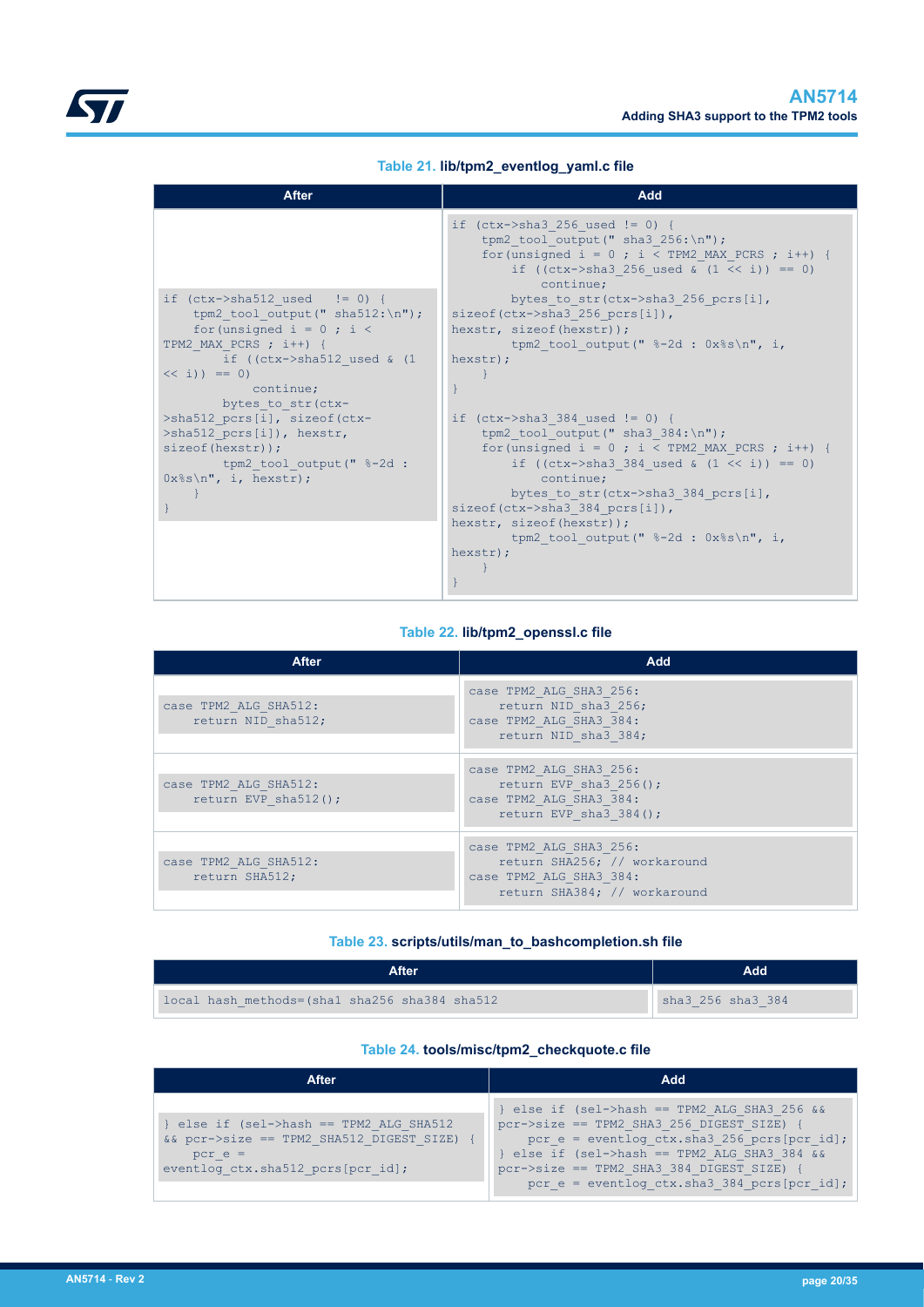## **Table 25. tools/tpm2\_pcrevent.c file**

<span id="page-20-0"></span>

| <b>After</b>                                                                                             | Add                                                                                                                                                                                                                                         |
|----------------------------------------------------------------------------------------------------------|---------------------------------------------------------------------------------------------------------------------------------------------------------------------------------------------------------------------------------------------|
| case TPM2 ALG SHA512:<br>bytes = $d$ ->digest.sha512;<br>$size = sizeof(d-\lambda) = this12$ ;<br>break; | case TPM2 ALG SHA3 256:<br>bytes = $d-\lambda$ digest.sha3 256;<br>$size = sizeof(d-\lambda) = this256$ ;<br>break;<br>case TPM2 ALG SHA3 384:<br>bytes = $d-\lambda$ digest.sha3 384;<br>$size = sizeof(d-\lambda) = this3384$ ;<br>break; |

## **8.2 Changing the default PCR allocation**

If the default banks of the TPM device being used are SHA256 and SHA284 PCR, modify the tools/misc/tpm 2 pcrevent.c file as described in the table below.

## **Table 26. tools/misc/tpm2\_pcrevent.c file modification**

| Replace                   | Bv                        |
|---------------------------|---------------------------|
|                           |                           |
| $hash = TPM2 ALG SHA1,$   | $hash = TPM2 ALG SHA256,$ |
| $.size of Select = 3,$    | $.size of Select = 3,$    |
| $hash = TPM2 ALG SHA256,$ | $hash = TPM2 ALG SHA384,$ |
| $.size of Select = 3,$    | $.size of Select = 3,$    |

## **8.3 Installing the TPM2.0 tools**

To compile and install the tools:

# ./bootstrap # ./configure # make # sudo make install # sudo ldconfig

Once the [\[TPM2.0 tools\]](#page-1-0) have been installed, they can be used immediately. To display the list of the tools with the Linux autocompletion function, type tpm2 in a Linux terminal, then press the **TAB** key twice.

*Note: If the TSS was compiled with the separate resource manager (RM), then the RM has to be running when the tools are executed. Start the RM with the following command:*

*# sudo tpm2-abrmd –-allow-root --dbus-name=com.intel.tss2.Tabrmd*

There are almost 100 tools. A simple example to test if the setup has been correctly done is to send a TPM2 GetRandom command, used to generate random bytes:

# tpm2 getrandom --hex 20

The command returns 20 random bytes to the Linux terminal.

## **8.4 Example use cases**

This section presents a few practical use cases for the [\[TPM2.0 tools\].](#page-1-0) The commands in the following sections must all be run from the same directory, for instance /home/pi or /home/pi/Documents. Any input or output files for these examples must also be stored in the directory. Use the cd. command in a terminal to navigate to the chosen directory.

## **8.4.1 RSA encryption and decryption**

The goal of this use case is to create an RSA key pair that is stored to the TPM device. The RSA key pair is then used to encrypt and decrypt a data file. The keys use the owner hierarchy.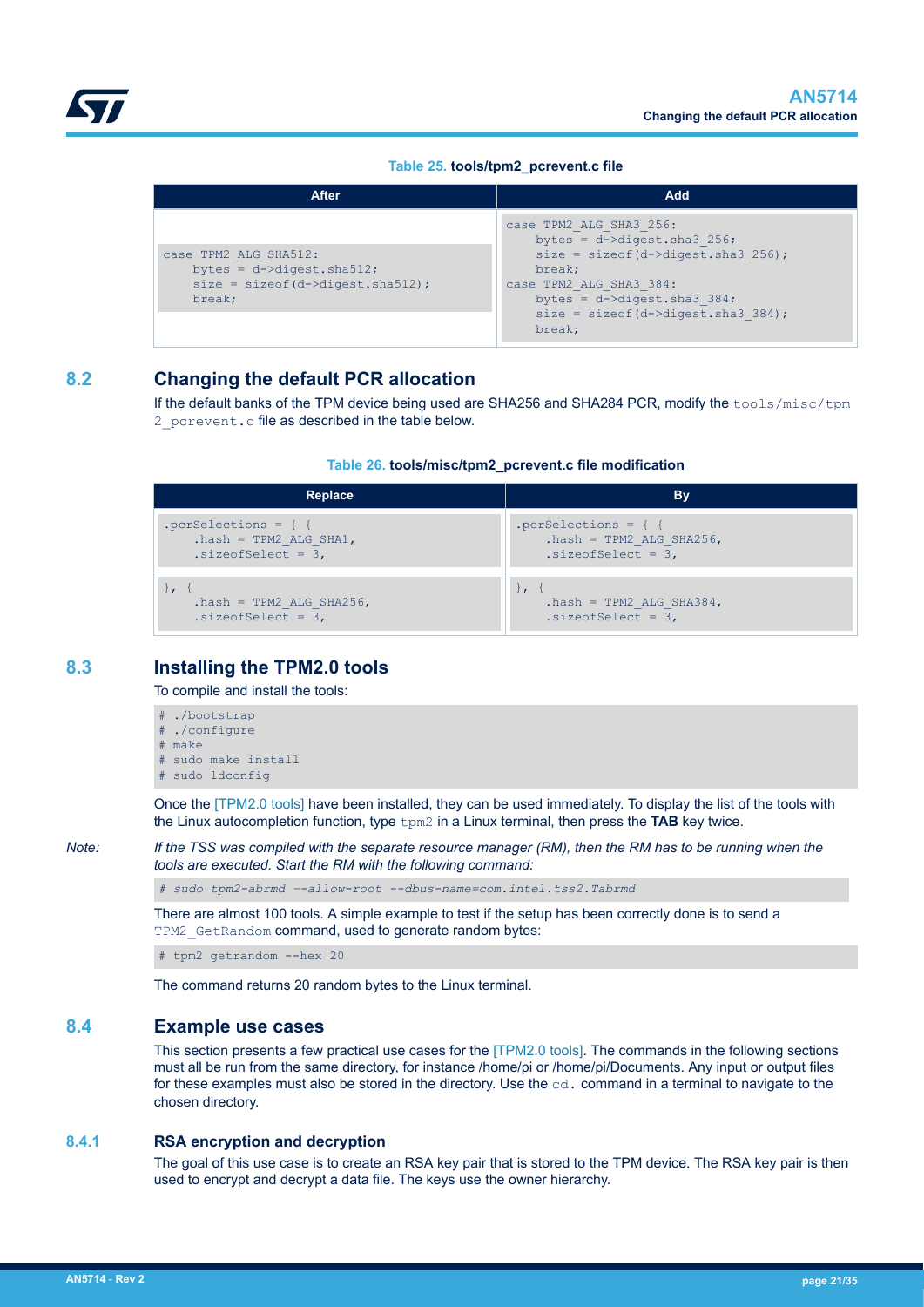<span id="page-21-0"></span>

First of all, create a primary key, to serve as a parent to the RSA key. With the primary key created, use the print command to show information about the created key, as shown below.

# tpm2 createprimary –G rsa -C o –c primarykey # tpm2 print –t TPMS\_CONTEXT primarykey

Then, create the child RSA key pair. Its parent is *primarykey*. The child key is automatically loaded into the TPM device and the resulting context is stored in *loadedkey*. The public and private keys are exported: the public part (*key.pub*) is in clear, but the private part (*key.priv*) is encrypted with the parent key so that it remains protected.

```
# tpm2 create –G rsa –C primarykey –u key.pub –r key.priv -c loadedkey
# tpm2 print –t TPMS_CONTEXT loadedkey
# tpm2 print –t TPM2B_PUBLIC key.pub
```
Create a data file named *mydata.txt* in the current directory such as /home/pi for example. This file can contain any text. In a real-world use case, this could be a file containing user passwords. For instance:

```
(mydata.txt)
Hello world!
```
Then, encrypt this file with the RSA key. The encrypted data is stored in a file named encrypted data.txt.

# tpm2 rsaencrypt –c loadedkey –o encrypted\_data.txt mydata.txt

Reading encrypted data.txt produces a series of cryptic symbols. This is the encrypted message. Use the RSA key to decrypt the encrypted data:

# tpm2 rsadecrypt –c loadedkey –o decrypted\_data.txt encrypted\_data.txt

This creates the decrypted data.txt file that contains the original data.

At the end of the use case, flush the keys from the TPM memory.

# tpm2 flushcontext -t

By default, the keys are deleted at each reboot. The TPM2 EvictControl command allows a key to be made persistent:

# tpm2 evictcontrol -C o -c loadedkey

And conversely, it allows a persistent object to be made no longer persistent. The persistent handle of the object must be passed to the evictcontrol utility, as illustrated by {persistent-object-handle} here.

# tpm2 evictcontrol -C o -c {persistent-object-handle}

## **8.4.2 NV indexes**

An NV index can be used to persistently store data in TPM memory. It can be configured to restrict read and write access to authorized entities. In this use case, the goal is to create a symmetric AES key, and store it to an NV index protected by a password.

First, create the AES key using *OpenSSL®*:

# openssl enc -nosalt -aes-256-cbc -pbkdf2 -k mykeypass -P > aes key.txt

Read the created aes  $key.txt$  file. It contains two values: the AES key further referred to as {aes key} and the IV, hereafter referred to as  $\{iv\}$ .

Then, encrypt a file with the symmetric key:

```
# openssl enc -nosalt -aes-256-cbc -in mydata.txt -out aes encrypted data.txt -K {aes key}
-iv {iv}
```
The resulting aes encrypted data.txt file contains the encrypted bytes.

However, the AES key is not stored in a secure place yet. Prior to storing it to a TPM NV index, first define the NV index attributes:

- NV index handle is 0x1500015.
- NV index attributes bit field is 0x40004.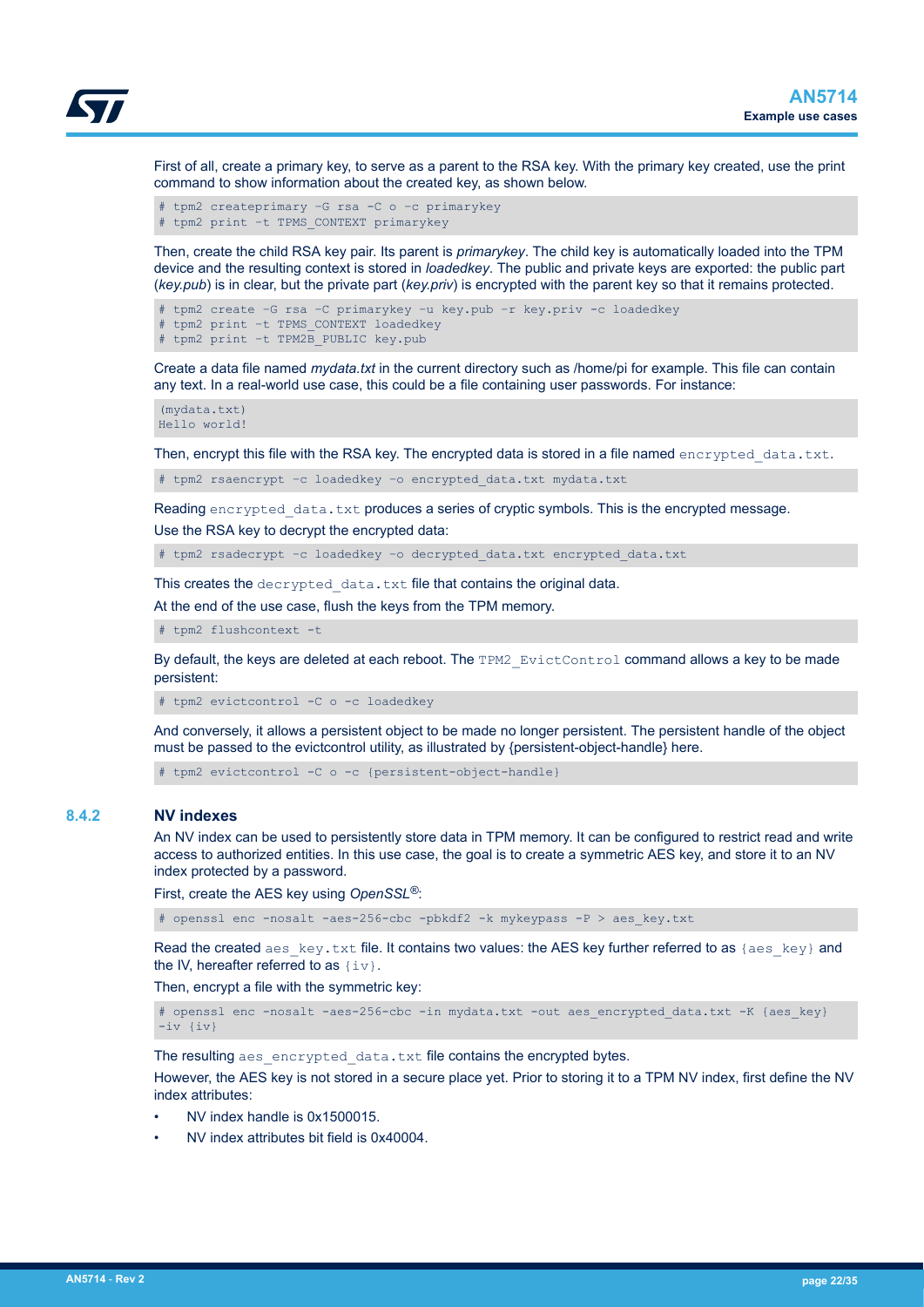<span id="page-22-0"></span>

This means that the NV index can only be written and read if the correct auth value is provided (in this example, the myNVpassword password).

# tpm2 nvdefine -C o –p myNVpassword –a 0x40004 0x1500015

After defining the NV index attributes, write the AES key data to the NV index:

# tpm2 nvwrite –i aes\_key.txt –P myNVpassword 0x1500015

The key is now stored in the NV index. The  $\alpha$ es  $\kappa$ ey.txt file is no longer needed and can be deleted. To release the AES key context, provide the correct authorization for the NV index. If a wrong password is provided, the key is not released:

# tpm2 nvread –o aes\_unlocked –P wrongpassword 0x1500015

However, with the correct password, the key context is released:

# tpm2 nvread –o aes\_unlocked –P mypassword 0x1500015

Now use the AES key to decrypt the encrypted data:

# openssl enc -nosalt -aes-256-cbc -d -in aes encrypted data.txt -out aes decrypted data.txt -K {aes\_key} -iv {iv}

The aes decrypted data.txt file is the same as the original mydata.txt file.

To clean up after this use case, delete the NV index:

# tpm2 nvundefine -C o 0x1500015

This was a simple illustration, but in a real-world scenario, the NV index can have a more complex authorization value: it can for instance be bound to the TPM platform configuration registers (PCRs), so that the AES key is only released if the TPM device is in the expected state.

*Note: OpenSSL is a registered trademark owned by the OpenSSL Software Foundation.*

## **8.4.3 Extending a PCR**

The TPM platform configuration registers (PCRs) are 2 banks of hash values (by default SHA-256 and SHA-1, or SHA-256 and SHA-384, depending on the firmware version of the TPM device). They cannot be directly written, but they can be extended with another hash value. The PCRs can be used to provide a "measure" of a file or a system.

The objective of this use case is to extend the fifth SHA-256 PCR with the *mydata.txt* file, which was created in the [RSA encryption and decryption](#page-20-0) use case.

Start by reading the TPM PCRs with the following command:

# tpm2 pcrread

Now, hash the data:

# tpm2 hash --hex –g sha256 mydata.txt

The TPM2\_Hash command returns the digest that must be used to extend the PCR.

# tpm2 pcrextend 5:sha256=[returned hash in hex form]

*Note: To avoid copying and pasting the returned hash, use both tools in a single Linux terminal command:*

*# tpm2 pcrextend 5:sha256=`tpm2 hash --hex –g sha256 mydata.txt`*

When the TPM PCRs are read once again, the value of the fifth SHA-256 PCR must have changed.

# tpm2 pcrread

The TPM2\_PCR\_Event command is the equivalent of a combined TPM2\_Hash and TPM2\_PCR\_Extend operation, which means that the data file can be used directly with this command. By executing the command line below, the sixth PCRs of both banks are extend with the  $m$  vdata, txt file:

tpm2 pcrevent mydata.txt 6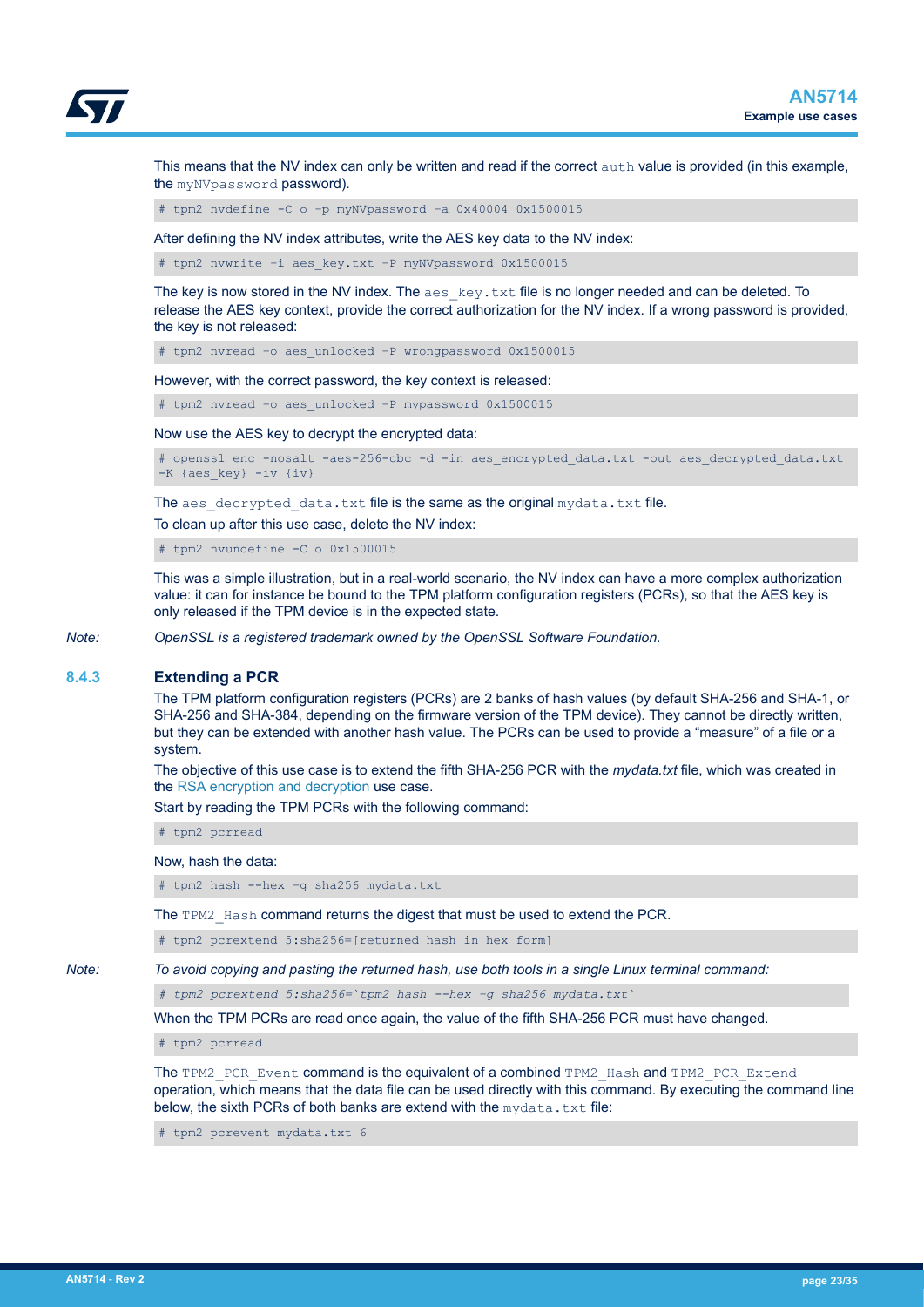Check the PCR values once more with the TPM2\_PCR\_Read command:

# tpm2 pcrread

*Note: The fifth and sixth PCRs of the SHA-256 bank have the same values. This is logical, because even though the process was slightly different, they are extended with the same data.*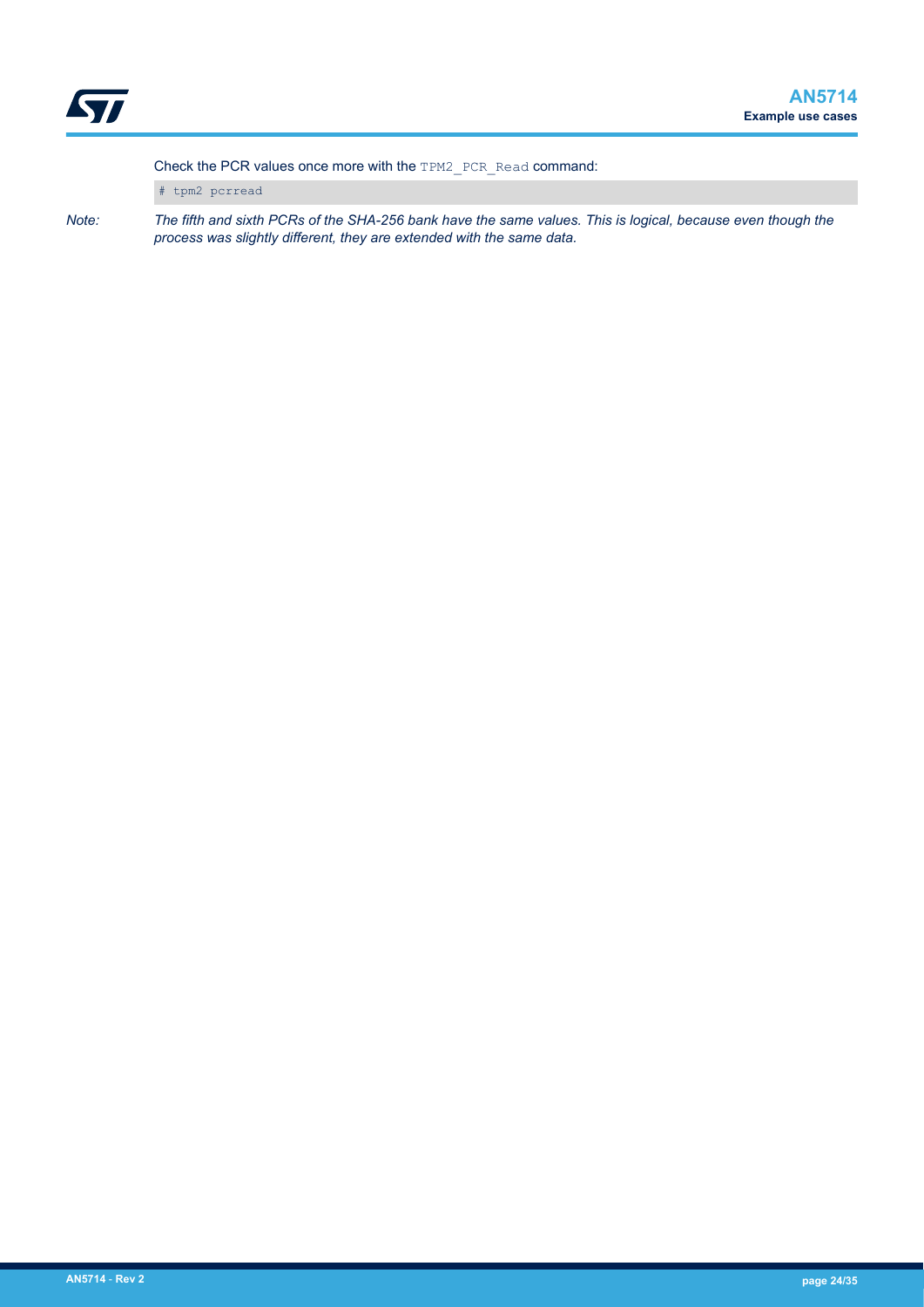<span id="page-24-0"></span>

## **9 Higher-level applications**

In the [\[TPM2-TSS\]](#page-1-0) repository, some extra projects exist for specific use cases. This section presents two of these projects.

## **9.1 OpenSSL engine**

The *OpenSSL®* engine project is accessible from the GitHub website (see [\[OpenSSL-engine\]\)](#page-1-0). OpenSSL is often used for cryptographic operations: for instance, to generate cryptographic keys. However, generating keys requires generating strong random numbers, and OpenSSL is purely software. Software implementations sometimes have weaker random number generation algorithms than {hardware + software} implementations.

Therefore, a functionality exists in OpenSSL to allow the use of a hardware device as a cryptographic engine. If an engine is specified, then the cryptographic operations are computed by the hardware device instead of the OpenSSL software.

The TPM2 OpenSSL engine project offers the possibility of using the TPM device as a cryptographic engine.

## **9.1.1 Installing the TPM2 OpenSSL engine project**

Use the following commands to install the TPM2 OpenSSL engine project:

- # sudo apt install expect # cd /home/pi/Downloads # git clone -b v1.1.0 https://github.com/tpm2-software/tpm2-tss-engine<sup>[\(1\)](#page-1-0)</sup> # cd tpm2-tss-engine # ./bootstrap
- ./configure
- # make
- # sudo make install
- sudo ldconfig

## **9.1.2 RSA encryption and decryption with the TPM2 OpenSSL engine project**

The objective of this use case is to encrypt and decrypt a data file with an RSA key pair.

**Step 1.** Create the RSA key pair using the TPM device.

# cd /home/pi/ # tpm2tss-genkey –a rsa –s 2048 rsa\_key

The rsa\_key file contains the private key.

**Step 2.** Retrieve the public portion of the key:

# openssl rsa –engine tpm2tss –inform engine –in rsa\_key –pubout -outform pem –out rsa\_key.pub

The rsa\_key.pub file contains the public portion of the key.

**Step 3.** Encrypt a data file using the public key. The data file can be mydata.txt, created earlier on.

```
# openssl pkeyutl -pubin -inkey rsa key.pub -in mydata.txt -encrypt -out
openssl_encrypted_data.txt
```
**Step 4.** Decrypt the encrypted data using the private portion of the RSA key:

# openssl pkeyutl –engine tpm2tss –keyform engine –inkey rsa\_key –decrypt –in openssl\_encrypted\_data.txt –out openssl\_decrypted\_data.txt

#### **9.1.3 Generating a self-signed x509 certificate**

The objective of this short use case is to generate a self-signed certificate for an RSA key. This means that the certificate is not signed by a certificate authority (CA) but directly by the issuer of the RSA key.

**Step 1.** Create an RSA key:

# tpm2tss-genkey –a rsa -s 2048 rsa\_key2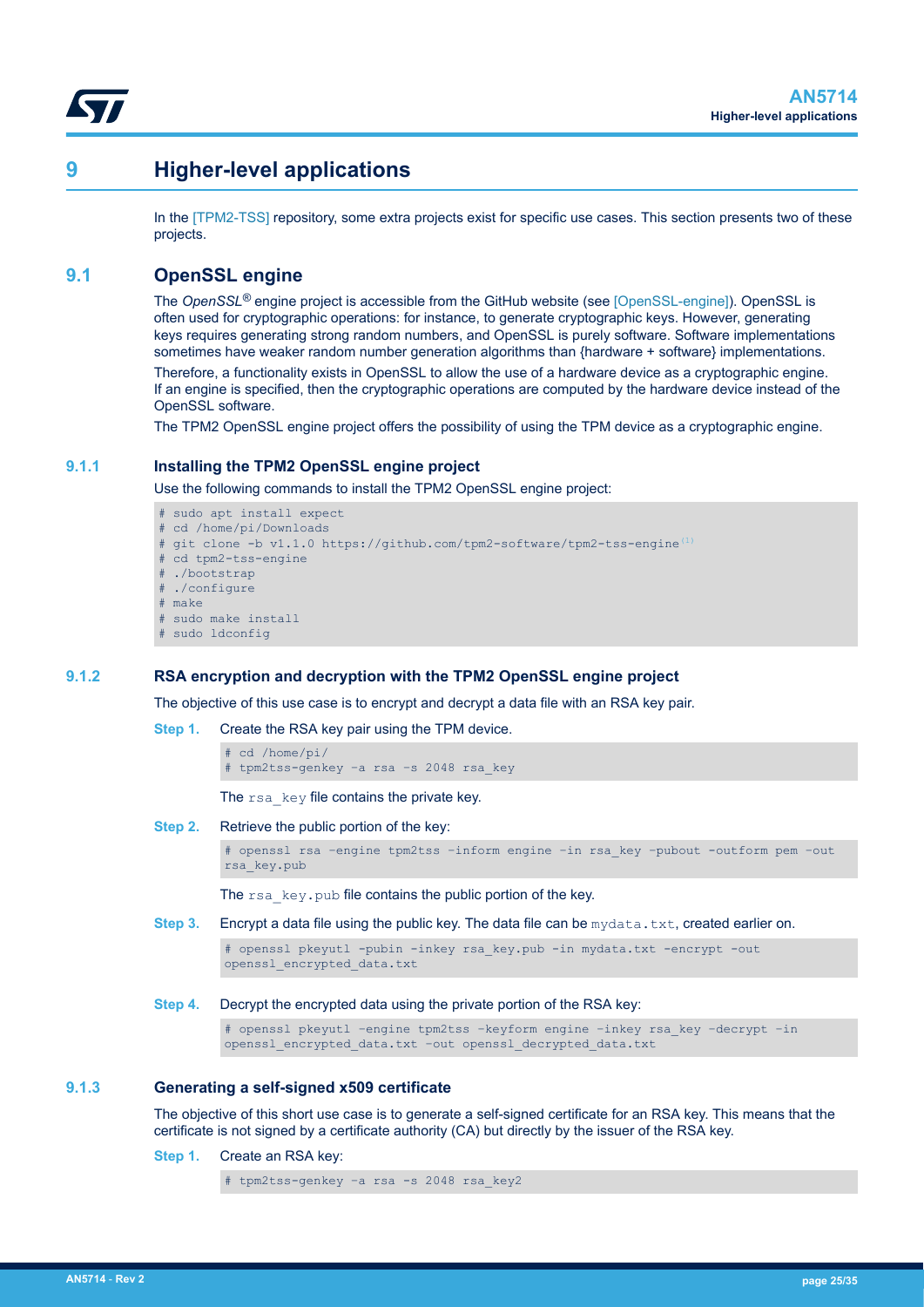<span id="page-25-0"></span>

#### **Step 2.** Use OpenSSL to create a self-signed certificate.

# openssl req –new –x509 –engine tpm2tss –key rsa\_key2 –keyform engine –out self signed certificate.txt

**Step 3.** Provide the information required to create the certificate. The certificate can be read in the self signed certificate.txt file.

## **9.1.4 Signing data with a private key stored inside the TPM and verifying the signature with OpenSSL**

The objective of this use case is to generate an elliptic cryptographic curve (ECC) key with OpenSSL, and to load it into the TPM device with the TPM2 LoadExternal command; then, to hash a data file and to sign the resulting digest using the ECC key; and finally, to use OpenSSL to verify the signed data.

**Step 1.** Generate the ECC key, and retrieve its public portion from the ecc.pub file:

# openssl ecparam –name prime256v1 –genkey –noout –out ecc.priv # openssl ec –in ecc.priv –pubout –out ecc.pub

**Step 2.** Load this key into the TPM device.

# tpm2 loadexternal –G ecc –r ecc.priv –c loaded\_ecc\_key

**Step 3.** Hash the data before signature.

# tpm2 hash –g sha256 –o my\_hashed\_data.txt mydata.txt

#### **Step 4.** Sign the hashed data using the ECC key.

Signing a hash means encrypting the hash with a private key.

```
# tpm2 sign –c loaded_ecc_key –g sha256 –d my_hashed_data.txt –f plain –o 
signed_data.txt
```
#### **Step 5.** Use OpenSSL to verify the signature.

This means that, on one side, the mydata.txt file is hashed while, on the other, the signature is decrypted using the public key. If these two digests match, the signature is valid.

```
# openssl dgst –verify ecc.pub –keyform pem –sha256 –signature signed_data.txt 
mydata.txt
Verified OK
```
If a different data file is verified (for instance, a  $m$ ydata2.txt file, different from  $m$ ydata.txt), then the verification fails.

# openssl dgst –verify ecc.pub –keyform pem –sha256 –signature signed\_data.txt mydata2.txt Verification failure

## **9.2 PKCS#11**

The PKCS#11 (Public-Key Cryptography Standard) is a standard used in communicating with hardware security devices (HSMs) and smartcards. These secure devices are used as cryptographic tokens: they can store biometric data, passwords or keys (used in signatures) that are used in authentication. In the [\[PKCS#11\]](#page-1-0) project, the TPM device is used as the cryptographic token.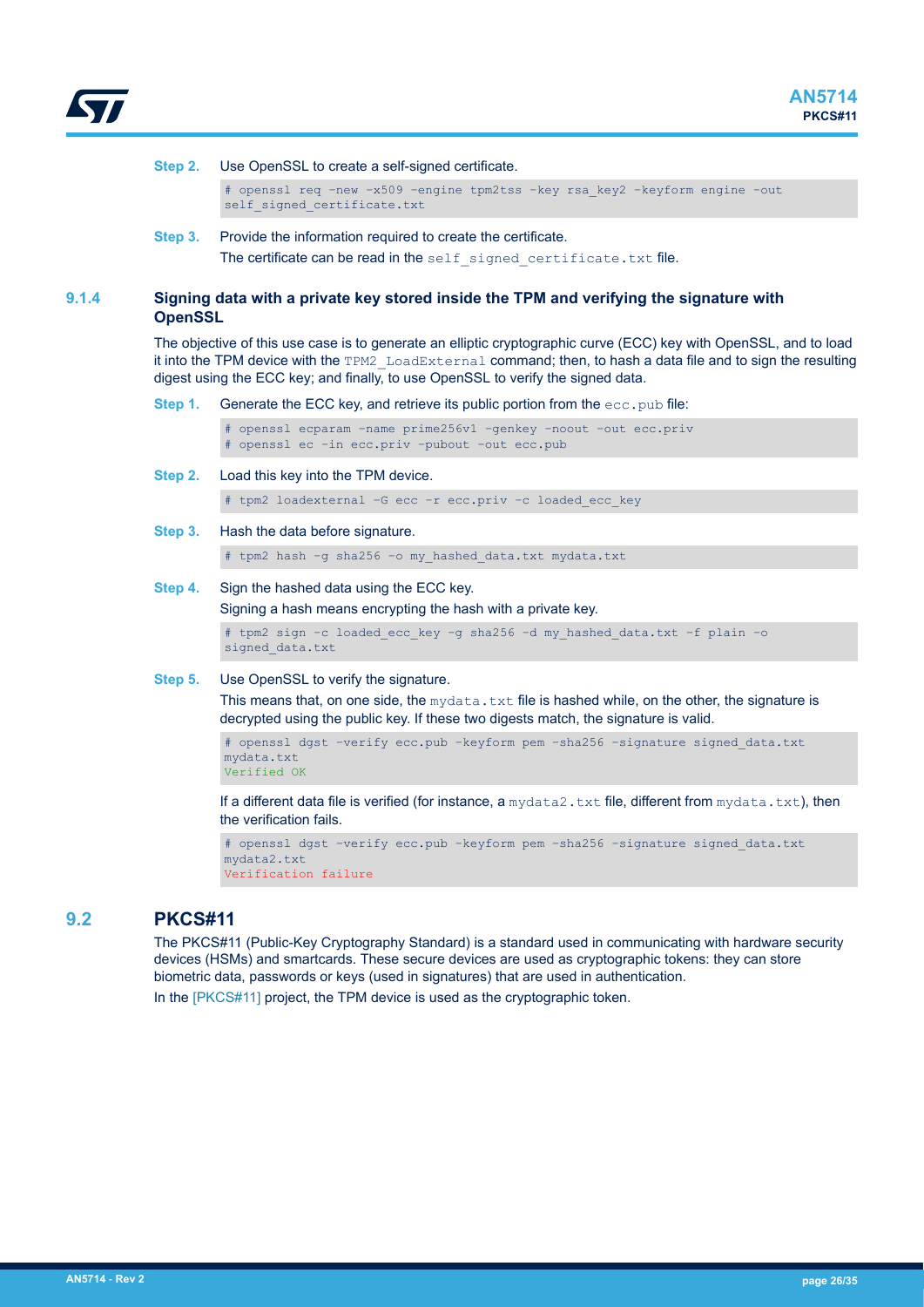## <span id="page-26-0"></span>**9.2.1 Installing PKCS#11**

To install the TPM PKCS#11 project, execute the following commands:

```
# sudo apt install libsqlite3-dev libyaml-dev 
# sudo pip3 install pyyaml
# sudo pip3 install pyasn1-modules
# cd /home/pi/Downloads
# git clone -b 1.6.0(1)</sup>
# cd tpm2-pkcs11
 ./bootstrap
# sudo mkdir /etc/tpm2-pkcs11
# sudo chmod 777 /etc/tpm2-pkcs11
# ./configure --with-storedir='/etc/tpm2-pkcs11'
# make
# sudo make install
# sudo ldconfig
```
Then, set the TPM2\_PKCS11\_STORE environment variable; the application uses it to find the location of the key store.

# export TPM2\_PKCS11\_STORE=/etc/tpm2-pkcs11

Integrate this last command into the .bashrc file, so that it is executed each time a new terminal is opened. Write it at the end of the file that it is opened by the following command:

# nano /home/pi/.bashrc

#### **9.2.2 Generating a key accessible by the PKCS#11 standard**

The objective of this example is three-fold:

- 1. To create a key using the tpm2-pkcs11 tool.
- 2. To illustrate how to access the key via the PKCS#11 standard.
- 3. To show how to generate a certificate signing request (CSR) for the key.

If the resource manager is used, it must be started before the commands are sent. Use the following sequence:

**Step 1.** Initialize the key store:

# cd /home/pi/Downloads/tpm2-pkcs11/tools # ./tpm2\_ptool init

The above command returns the ID of the store. In the following commands, the  $pid$  argument is 1. If the returned ID is different, that value must be used.

**Step 2.** Add a token to the store.

# ./tpm2\_ptool addtoken --pid=1 --sopin=mysopin --userpin=myuserpin --label=mylabel

**Step 3.** Add an RSA key:

# ./tpm2\_ptool addkey --algorithm=rsa2048 --label=mylabel --userpin=myuserpin

**Step 4.** In the PKCS#11 standard, a key is accessed via its URL. First, use the P11Tool program to obtain the URL of the token:

# sudo apt install gnutls-bin # p11tool --list-token-urls

The command requires the user pin: enter *myuserpin*.

The command returns a list of token URLs. The URL corresponding to the previously created token has the label=mylabel attribute. The URL must look like this:

pkcs11:model=;manufacturer=STMicro;serial=0000000000000000;token=mylabel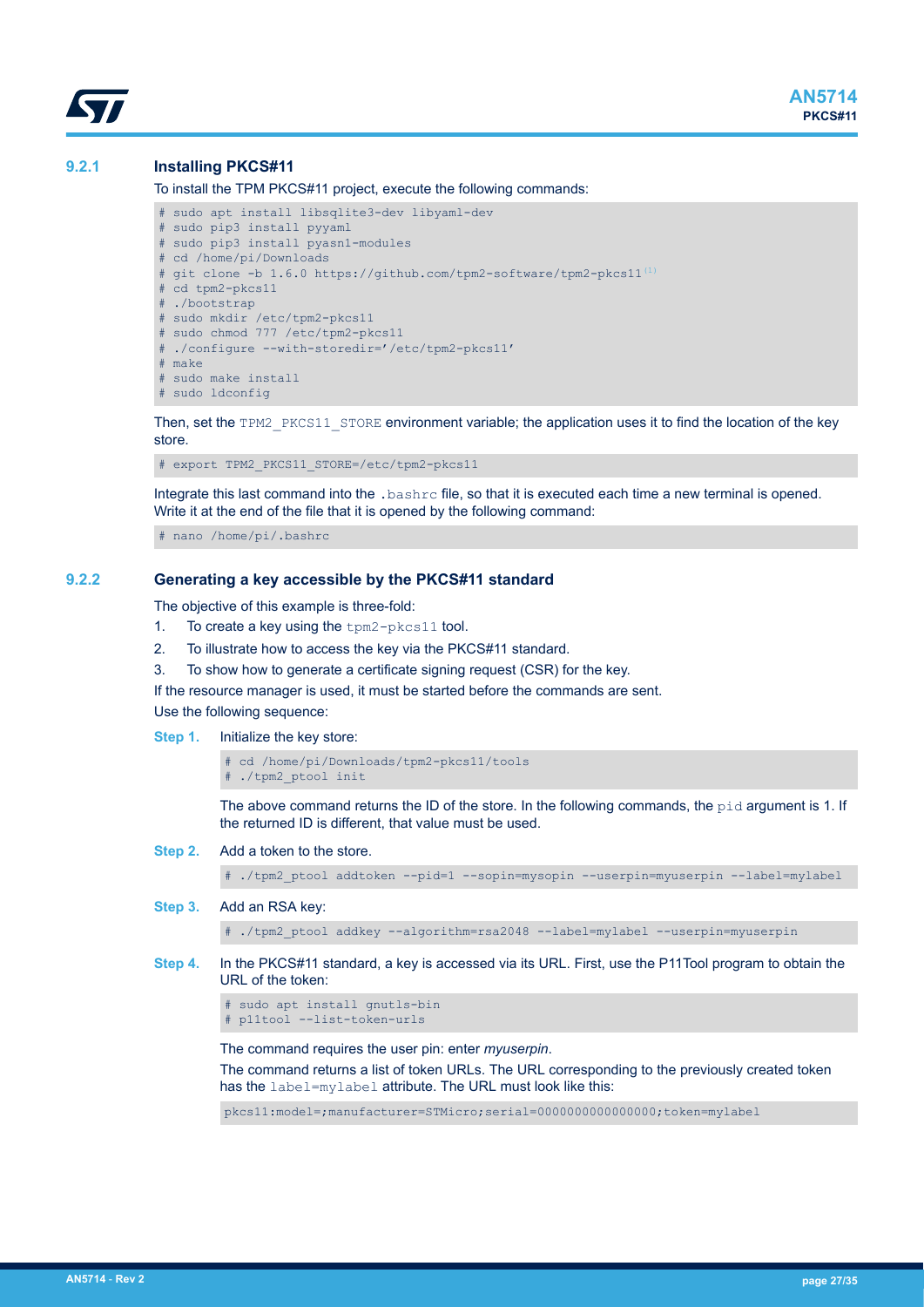

**Step 5.** Use the token URL to obtain the key URL with the following command:

p11tool --listall "pkcs11:model=;manufacturer=STMicro;serial=0000000000000000;token=mylabel"

The key URL printed in the terminal must look like this:

pkcs11:model=%01%01%04;manufacturer=STMicro;serial=0000000000000000;token= mylabel;id=%xx%xx%xx%xx=%xx%xx%xx%xx=%xx%xx%xx%xx=%xx%xx%xx%xx;type=public

**Step 6.** Use the key URL to generate a CSR (certificate signing request) using OpenSSL.

```
# sudo apt install libengine-pkcs11-openssl
# openssl req -new -engine pkcs11 -keyform engine -key 
"pkcs11:model=%01%01%04;manufacturer=STMicro;serial=0000000000000000;
token=mylabel;id=%xx%xx%xx%xx%xx%xx%xx%xx%xx%xx%xx%xx%xx%xx%xx%xx;type=public" -out 
mycsr.csr
```
The user pin must be entered once again, as well as some information used in the CSR.

**Step 7.** Sign the resulting CSR, mycsr.csr, with a CA key.

The resulting certificate can be used to authenticate the TPM device, via the cryptographic token, for wireless connections.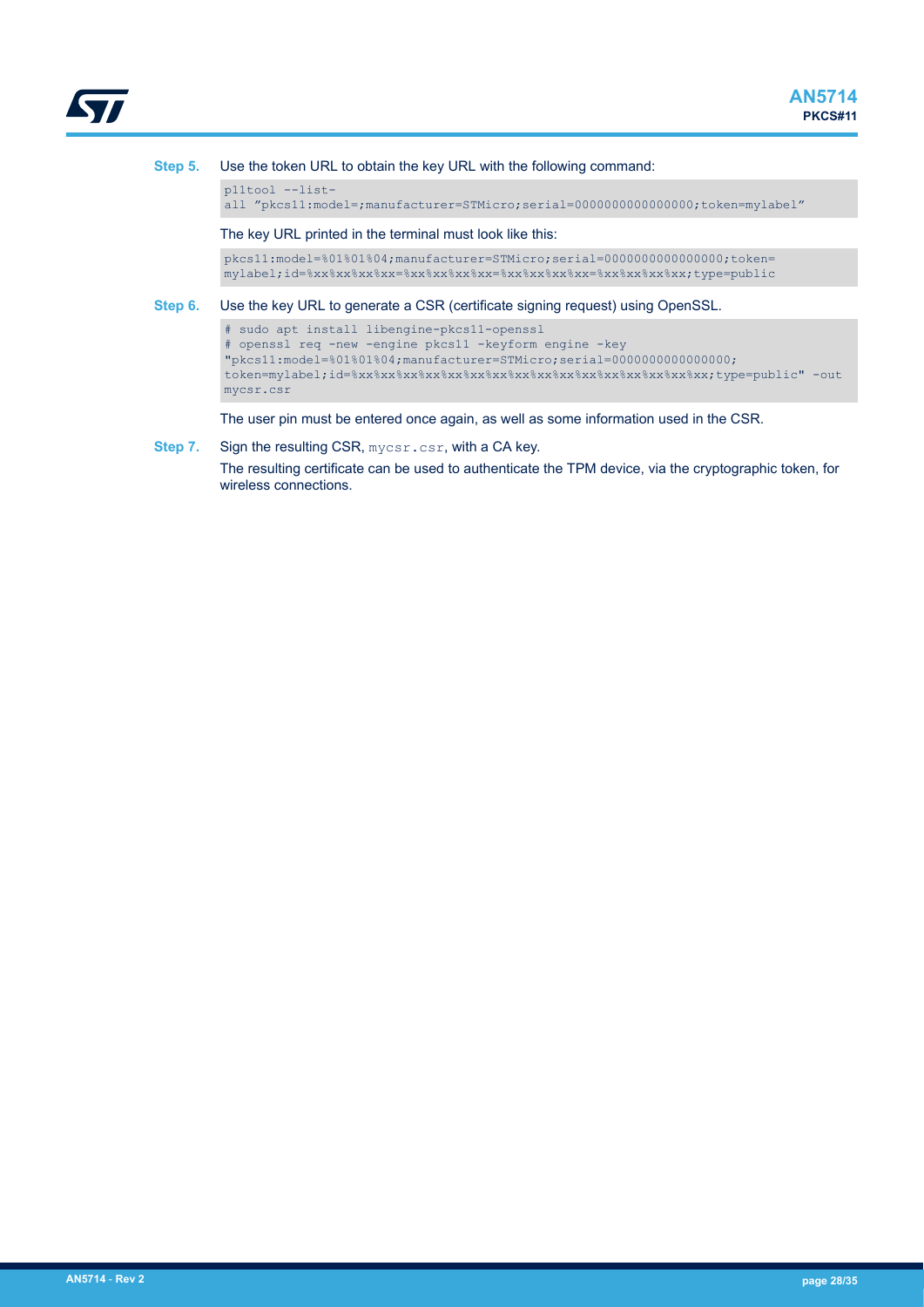# **Appendix A Glossary**

## **Table 27. List of acronyms**

<span id="page-28-0"></span>

| <b>Acronym</b>       | <b>Meaning</b>                                                                                         |
|----------------------|--------------------------------------------------------------------------------------------------------|
| <b>AES</b>           | Advanced encryption standard                                                                           |
| B                    | <b>Byte</b>                                                                                            |
| <b>CA</b>            | Certificate authority                                                                                  |
| CC                   | Common criteria                                                                                        |
| <b>CSR</b>           | Certificate signing request                                                                            |
| <b>ECC</b>           | Elliptic cryptographic curve                                                                           |
| <b>HDMI</b>          | High-definition multimedia interface                                                                   |
| <b>HSM</b>           | Hardware security device                                                                               |
| ${}^{12}C$           | Inter-integrated circuit                                                                               |
| <b>NV</b>            | Nonvolatile                                                                                            |
| OpenSSL <sup>®</sup> | Full-featured toolkit for the transport layer security (TLS) and secure sockets layer (SSL) protocols. |
| <b>OS</b>            | Operating system                                                                                       |
| <b>PCR</b>           | Platform configuration register                                                                        |
| <b>PKCS</b>          | Public-key cryptography standard                                                                       |
| <b>RM</b>            | Resource manager                                                                                       |
| <b>RSA</b>           | Public-key signature algorithm (Ron Rivest, Adi Shamir and Leonard Adleman)                            |
| SD card              | Secure digital card                                                                                    |
| <b>SHA</b>           | Secure hash algorithm                                                                                  |
| <b>SPI</b>           | Serial peripheral interface                                                                            |
| <b>TAB/RM</b>        | TPM access broker and resource manager                                                                 |
| <b>TPM</b>           | Trusted platform module                                                                                |
| <b>TSS</b>           | <b>TPM software stack</b>                                                                              |
| <b>URL</b>           | Secure hash algorithm                                                                                  |
| <b>USB</b>           | Universal serial bus                                                                                   |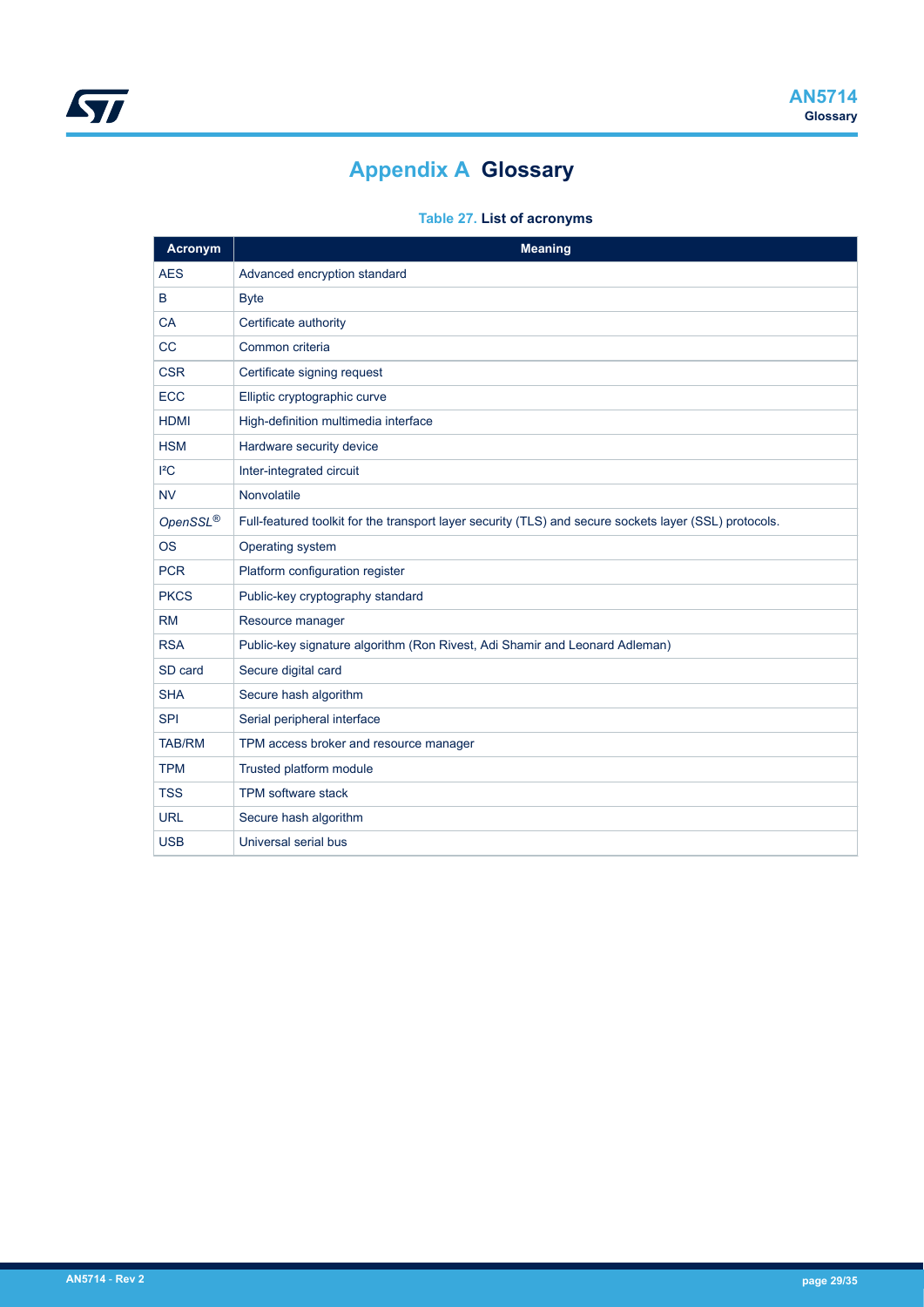# <span id="page-29-0"></span> $\sqrt{2}$

## **Revision history**

## **Table 28. Document revision history**

| Date        | <b>Revision</b> | <b>Changes</b>                                                                                                                                                                                                                                                                                                                                                                                                                                                                                                                                                                                                                                                                                                                                                                                                                                                                                                                                                                                                                                                                                                 |
|-------------|-----------------|----------------------------------------------------------------------------------------------------------------------------------------------------------------------------------------------------------------------------------------------------------------------------------------------------------------------------------------------------------------------------------------------------------------------------------------------------------------------------------------------------------------------------------------------------------------------------------------------------------------------------------------------------------------------------------------------------------------------------------------------------------------------------------------------------------------------------------------------------------------------------------------------------------------------------------------------------------------------------------------------------------------------------------------------------------------------------------------------------------------|
| 16-Sep-2021 | $\mathbf{1}$    | Initial release.                                                                                                                                                                                                                                                                                                                                                                                                                                                                                                                                                                                                                                                                                                                                                                                                                                                                                                                                                                                                                                                                                               |
|             |                 | Added:<br>$\bullet$<br>Table 3. Compliant open-source references<br>Figure 6. TPM software stack illustration<br>$\bullet$<br>Section 7.1.4 Compiling with the kernel RM<br>$\bullet$<br>Updated:<br><b>Section Introduction</b><br>$\bullet$<br>Table 2. List of open-source software resources<br>$\bullet$<br>Section 2 Raspberry Pi<br>$\bullet$<br>Section 3 STPM4RasPI connector board<br>$\bullet$<br>Section 4.1 Raspberry Pi OS<br>$\bullet$<br>Section 4.2 Hardware setup<br>$\bullet$<br>Section 4.2 Hardware setup<br>$\bullet$<br>Section 5.1 SPI/I2C activation<br>$\bullet$<br>Section 5.2 Downloading the Linux kernel<br>٠                                                                                                                                                                                                                                                                                                                                                                                                                                                                    |
| 06-Apr-2022 | $\overline{2}$  | Section 5.3.1 Drivers<br>٠<br>Section 5.3.2 Device tree<br>٠<br>Section 5.3.3 Linux kernel configuration<br>$\bullet$<br>Section 5.3.4 Compiling and installing the kernel<br>٠<br>Section 6 Low-level communication<br>$\bullet$<br>Section 6.1 Linux terminal <sup>2</sup> C commands<br>$\bullet$<br>Section 6.2 Python scripts<br>$\bullet$<br>Section 6.3 C language scripts<br>$\bullet$<br>Section 7 TPM software stack (TSS)<br>$\bullet$<br>Section 7.1 Installing the TSS<br>$\bullet$<br>Section 7.1 Installing the TSS<br>٠<br>Section 7.1.5 Compiling with the separate TAB/RM<br>$\bullet$<br>Section 8 TPM2.0 tools<br>٠<br>Section 8.3 Installing the TPM2.0 tools<br>٠<br>Section 8.4 Example use cases<br>٠<br>Section 8.4.1 RSA encryption and decryption<br>Section 8.4.2 NV indexes<br>٠<br>Section 8.4.3 Extending a PCR<br>$\bullet$<br>Section 9.1.4 Signing data with a private key stored inside the TPM and<br>$\bullet$<br>verifying the signature with OpenSSL<br>Section 9.2.1 Installing PKCS#11<br>٠<br>Section 9.2.2 Generating a key accessible by the PKCS#11 standard<br>٠ |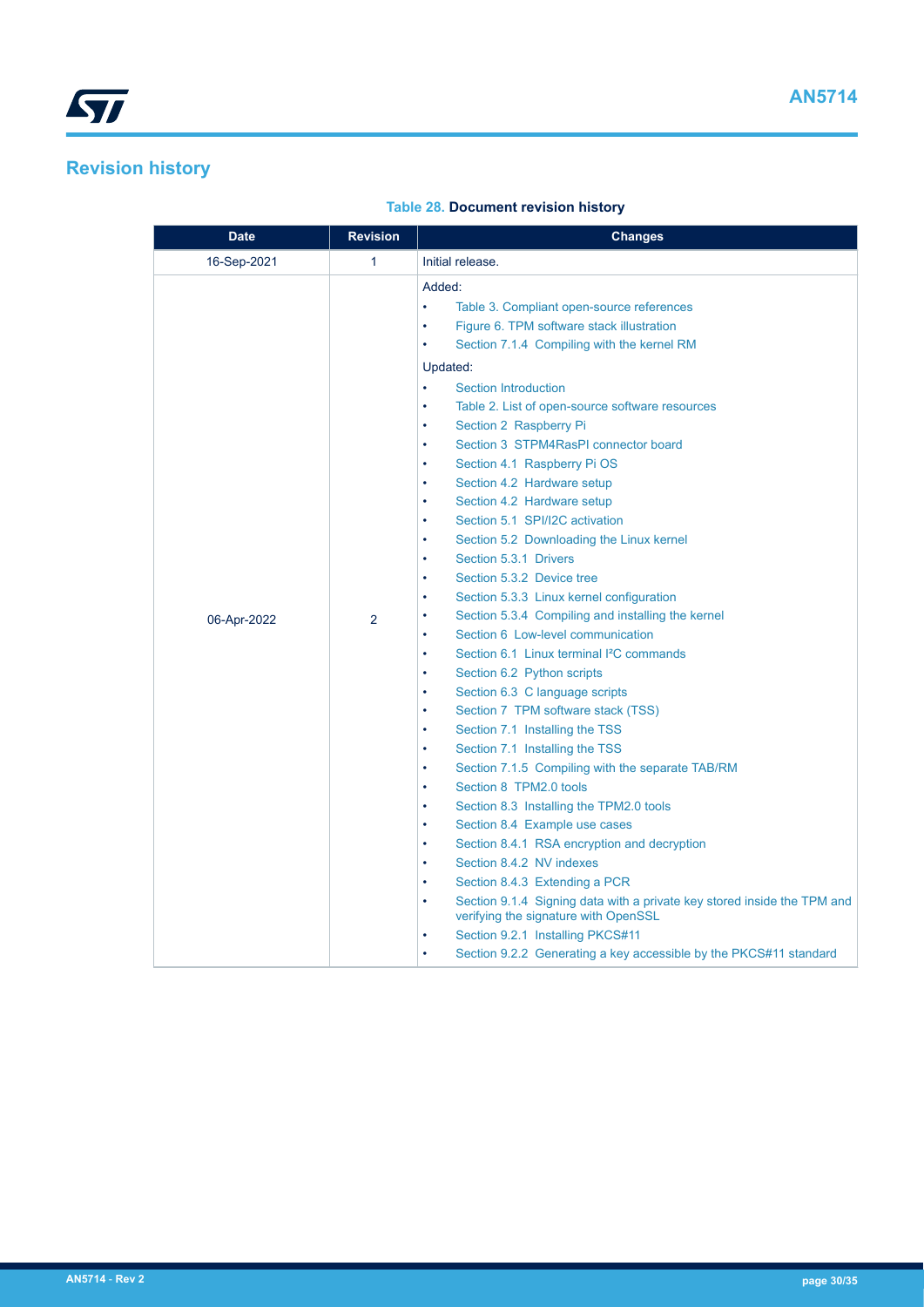

## **Contents**

| 1              |     |       |    |
|----------------|-----|-------|----|
| $\mathbf{2}$   |     |       |    |
| 3              |     |       |    |
| 4              |     |       |    |
|                | 4.1 |       |    |
|                | 4.2 |       |    |
| 5              |     |       |    |
|                | 5.1 |       |    |
|                | 5.2 |       |    |
|                | 5.3 |       |    |
|                |     | 5.3.1 |    |
|                |     | 5.3.2 |    |
|                |     | 5.3.3 |    |
|                |     | 5.3.4 |    |
| 6              |     |       |    |
|                | 6.1 |       |    |
|                | 6.2 |       |    |
|                | 6.3 |       |    |
| $\overline{7}$ |     |       |    |
|                | 7.1 |       |    |
|                |     | 7.1.1 |    |
|                |     | 7.1.2 |    |
|                |     | 7.1.3 |    |
|                |     | 7.1.4 | 17 |
|                |     | 7.1.5 |    |
| 8              |     |       |    |
|                | 8.1 |       |    |
|                | 8.2 |       |    |
| 8.3            |     |       |    |
|                | 8.4 |       |    |
|                |     | 8.4.1 |    |
|                |     | 8.4.2 |    |
|                |     | 8.4.3 |    |
| 9              |     |       |    |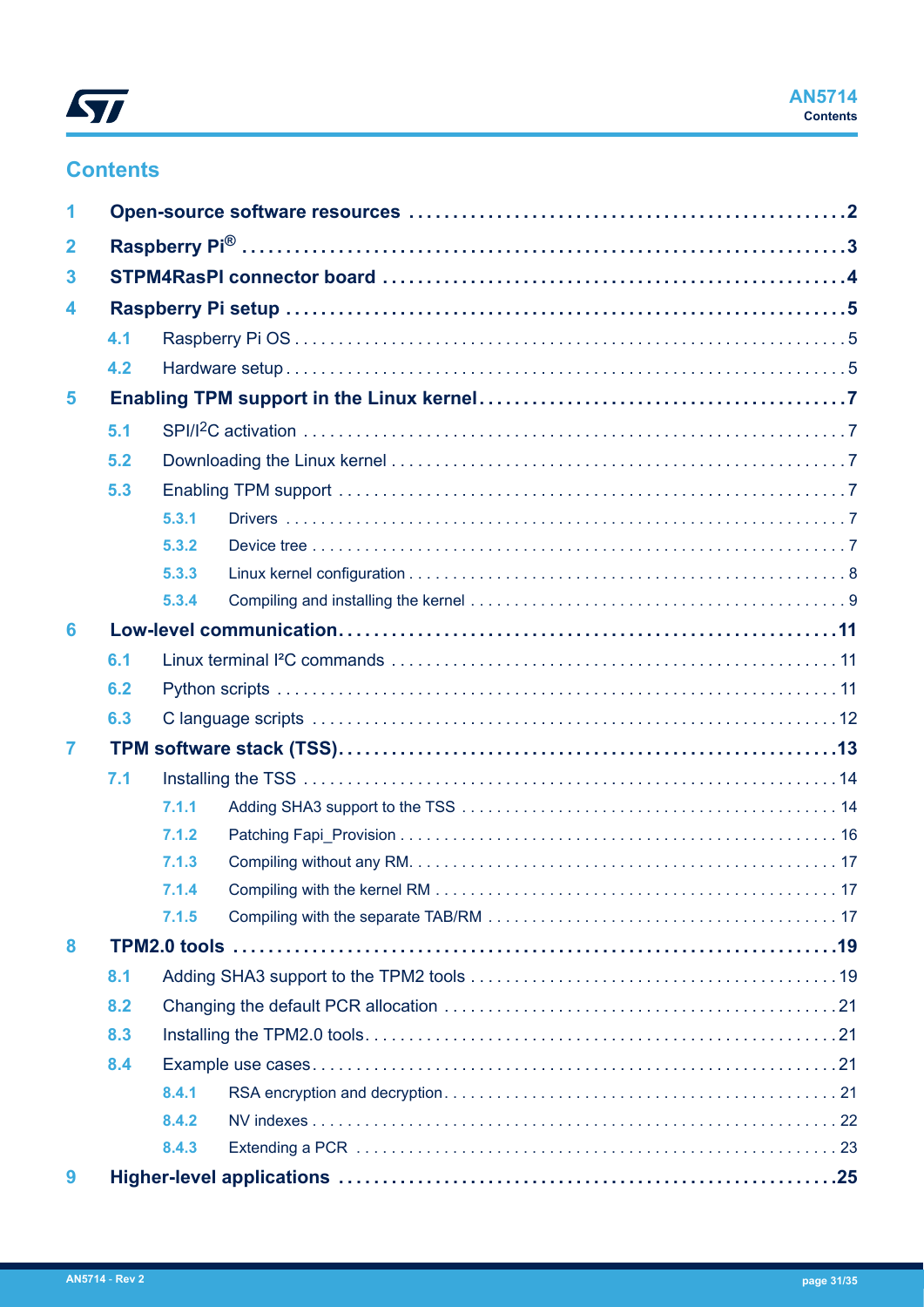

## **AN5714 Contents**

| 9.1 |       |                                                                                        |  |
|-----|-------|----------------------------------------------------------------------------------------|--|
|     | 9.1.1 |                                                                                        |  |
|     | 9.1.2 | RSA encryption and decryption with the TPM2 OpenSSL engine project 25                  |  |
|     | 9.1.3 |                                                                                        |  |
|     | 9.1.4 | Signing data with a private key stored inside the TPM and verifying the signature with |  |
| 9.2 |       |                                                                                        |  |
|     | 9.2.1 |                                                                                        |  |
|     | 9.2.2 |                                                                                        |  |
|     |       |                                                                                        |  |
|     |       |                                                                                        |  |
|     |       |                                                                                        |  |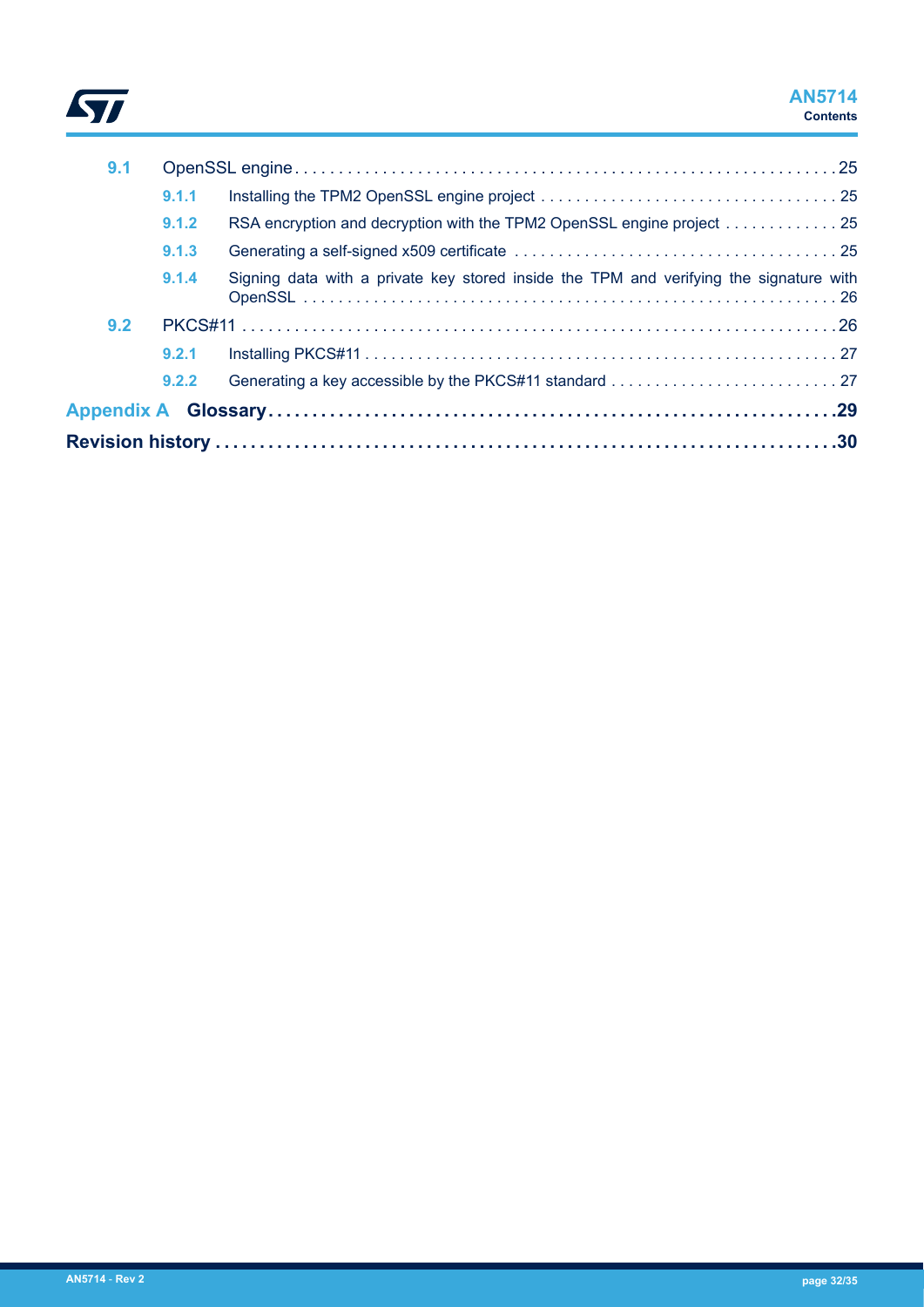

# **List of tables**

| Table 1.  |  |
|-----------|--|
| Table 2.  |  |
| Table 3.  |  |
| Table 4.  |  |
| Table 5.  |  |
| Table 6.  |  |
| Table 7.  |  |
| Table 8.  |  |
| Table 9.  |  |
| Table 10. |  |
| Table 11. |  |
| Table 12. |  |
| Table 13. |  |
| Table 14. |  |
| Table 15. |  |
| Table 16. |  |
| Table 17. |  |
| Table 18. |  |
| Table 19. |  |
| Table 20. |  |
| Table 21. |  |
| Table 22. |  |
| Table 23. |  |
| Table 24. |  |
| Table 25. |  |
| Table 26. |  |
| Table 27. |  |
| Table 28. |  |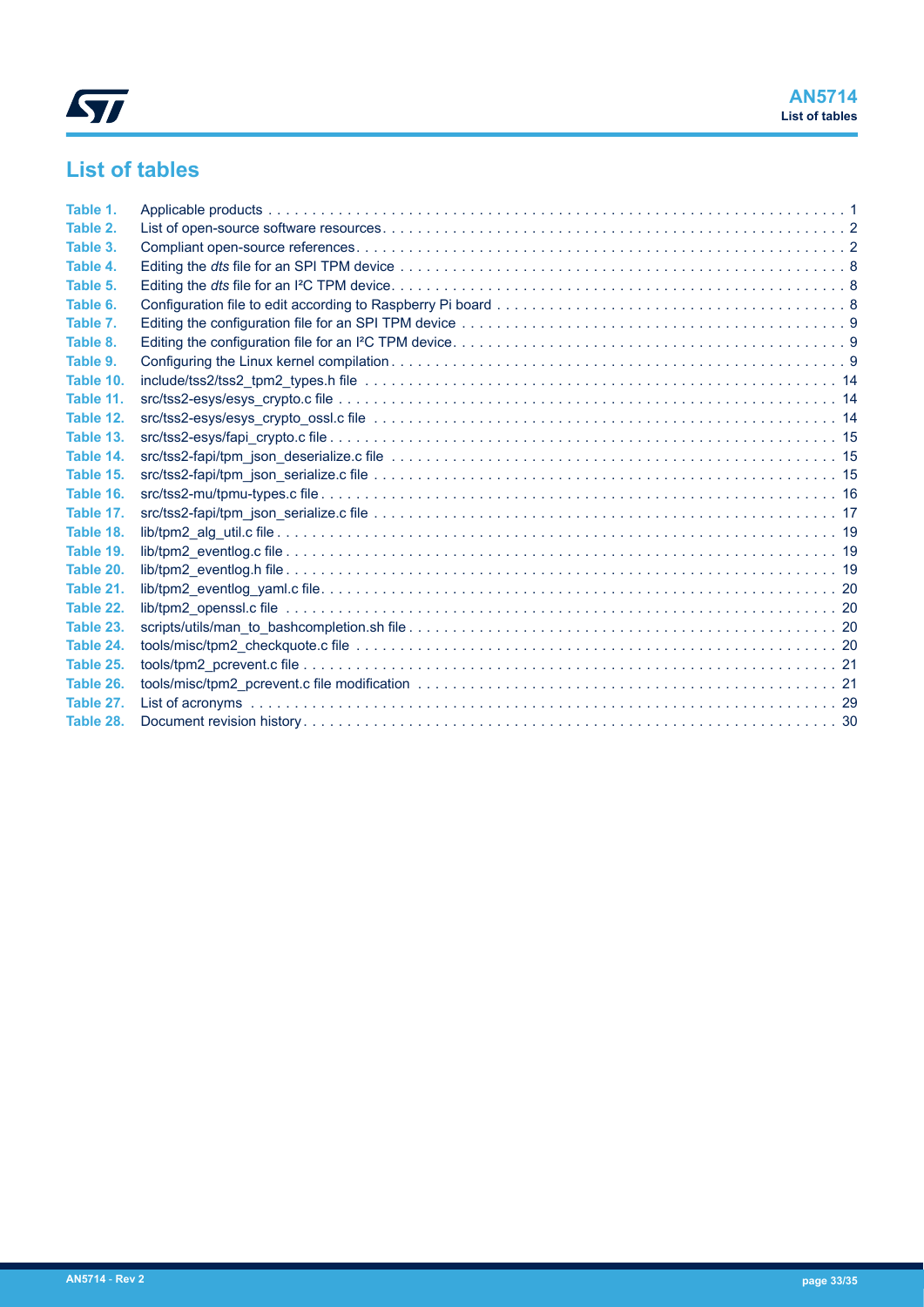

# **List of figures**